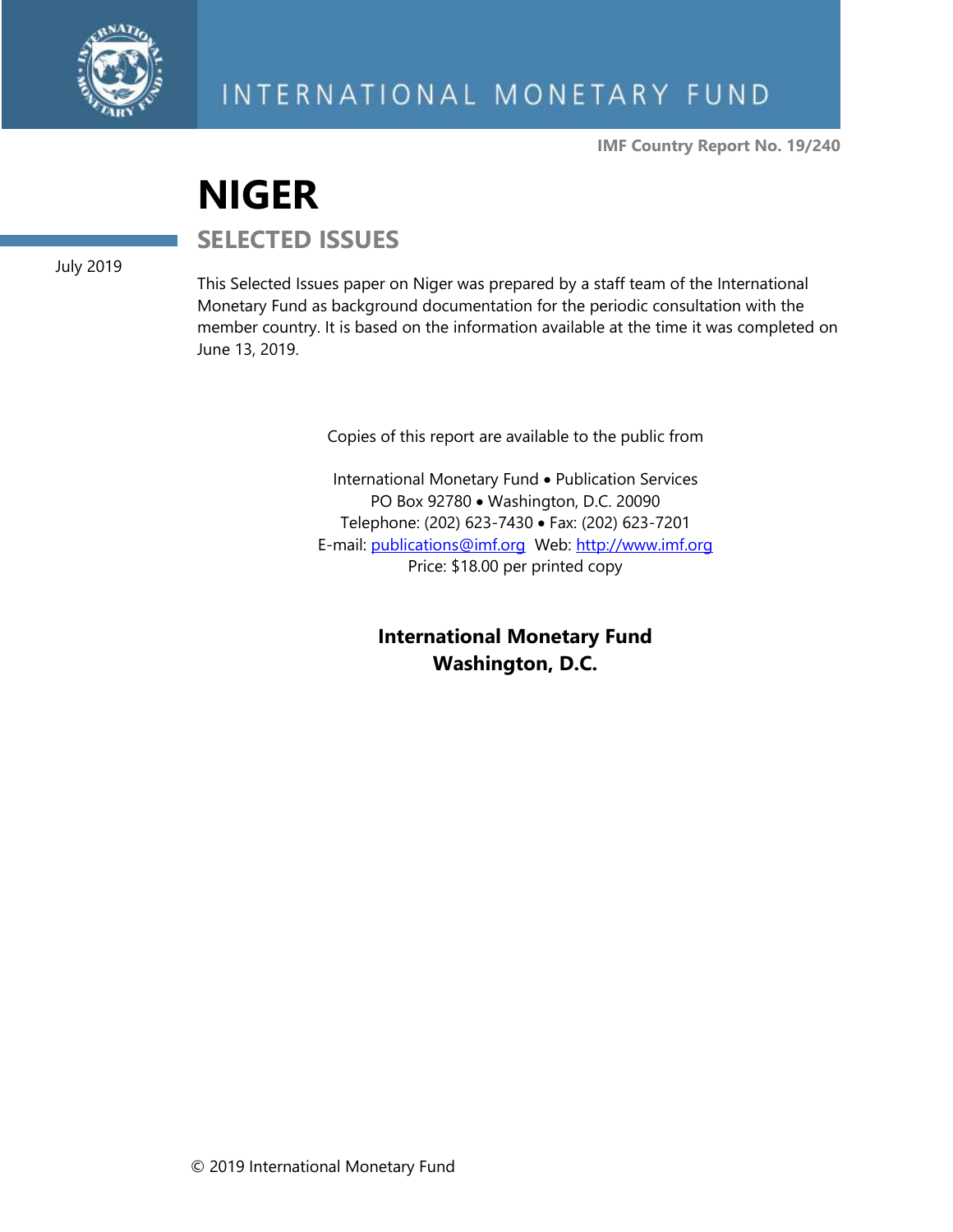

# **NIGER**

**SELECTED ISSUES**

June 13, 2019

Approved By **African Department**

Prepared by Martha Woldemichael (AFR).

# **CONTENTS**

| NAVIGATING THE CHALLENGES OF GOVERNANCE IN NIGER                                  |                   |
|-----------------------------------------------------------------------------------|-------------------|
| A. Background                                                                     |                   |
| B. The Anti-Corruption Framework: Progress So Far and Challenges Ahead _________5 |                   |
| C. Public Sector Governance and Corruption Vulnerabilities                        | -9                |
| D. Implications for the Business Environment and Private-Sector Performance       | $12 \overline{ }$ |
| E. The Way Forward: How to Further and Sustain Anti-Corruption Efforts            | 16                |
| References                                                                        | 23.               |

#### **FIGURES**

| 1. Perceptions of Public Sector Corruption   |    |
|----------------------------------------------|----|
| 2. Governance and the Business Environment   |    |
| 3. Corruption and Private Sector Performance | 15 |
|                                              |    |

#### **ANNEX**

| I. Effect of Bribery on Firm Performance |  |  |  |
|------------------------------------------|--|--|--|
|------------------------------------------|--|--|--|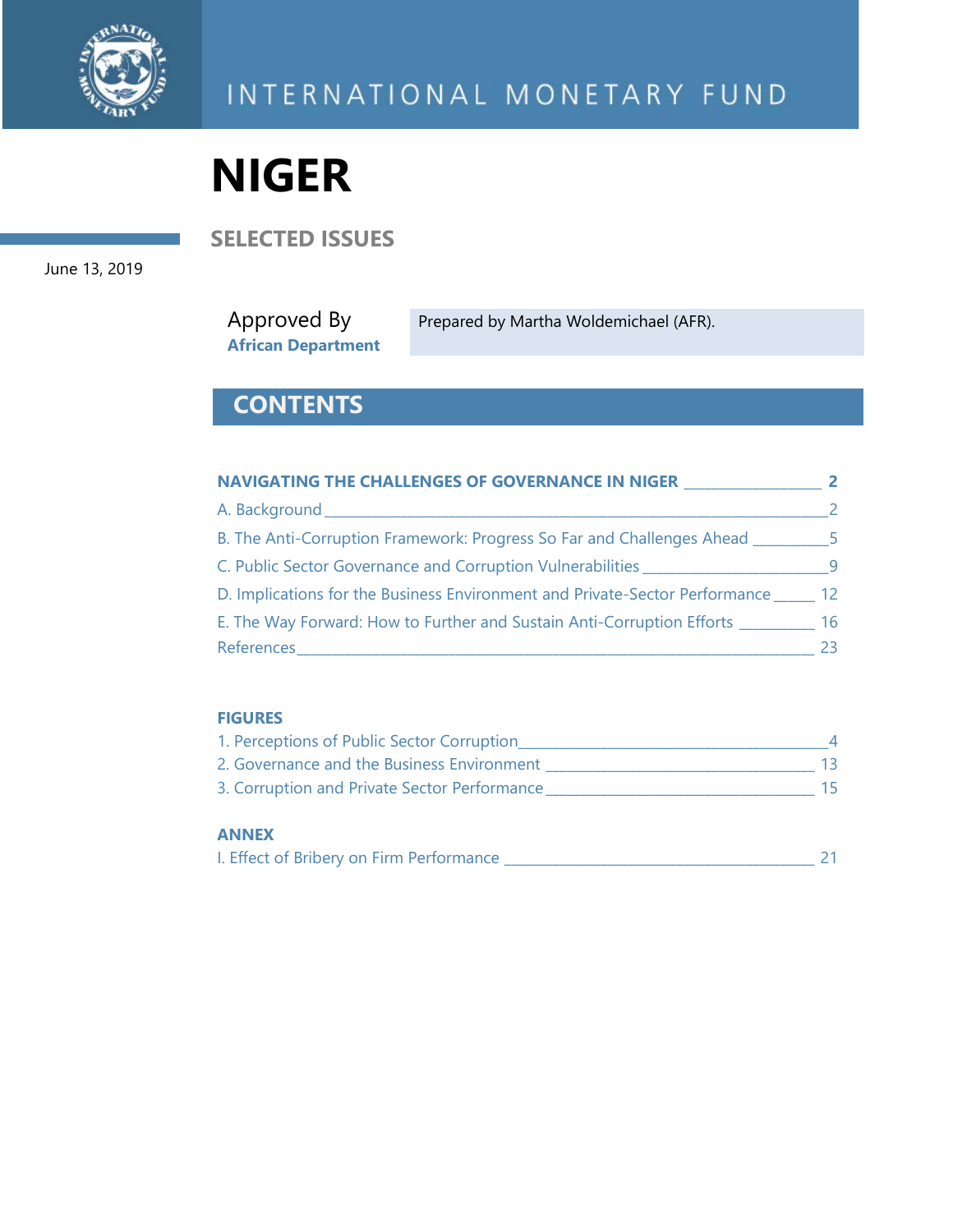# **NAVIGATING THE CHALLENGES OF GOVERNANCE IN NIGER[1](#page-2-0)**

*Over the past few years, Niger has made significant headway in improving governance and strengthening its anti-corruption framework. While welcome steps have been taken to update legislation, gaps remain, and implementation poses major challenges, with surveys finding that corruption is still pervasive and entrenched. This paper takes stock of Niger's tools to directly and indirectly combat corruption and shows that shortcomings in public-sector governance take a toll on private-sector development, especially young firms and exporters. Measures to advance Niger's anticorruption agenda are laid out.* 

# **A. Background**

**1. As is often the case in low-income countries, corruption is pervasive and entrenched in Niger** (Figure 1). According to a widely accepted definition, corruption refers to the abuse of public office for private gain (IMF, 1997) and can take various forms, ranging from "petty" (small-scale) and bureaucratic corruption to "grand" political corruption involving high-level officials. President Issoufou's "Maïboulala" (whip) anti-corruption drive launched at the start of his second mandate in 2013 brought to light financial malpractices in public enterprises, favoritism in customs, and ghost contractual workers, and irregular recruitments in the education and health sectors. Nonetheless, much remains to be done to improve the situation on the ground. A recent government survey found that 86 percent of respondents recognized widespread corruption in Niger, with customs and tax administrations perceived to be the most corrupt, followed by the police and public procurement services. Political organizations, civil society, and traditional leaders are not immune either, albeit to varying degrees. Corruption ranked fourth among the main obstacles in the business environment, according to the World Bank enterprise survey conducted in 2017.

**2. While most recent indicators on governance concur with the government survey results, corruption in Niger seems perhaps somewhat less prevalent as in SSA on average** (Figure 1). [2](#page-2-1) The Afrobarometer readings imply lower perceptions of corruption for virtually all segments of the society relative to the WAEMU and SSA averages. While 62 percent of respondents in Niger felt that the level of corruption in the country increased over the past year (against 46 and 51 percent for the WAEMU and SSA respectively on average), they were relatively fewer to report the need to pay a bribe to access basic government services. The Transparency International Corruption Perceptions Index (TI-CPI) and the Worldwide Governance Indicator for control of corruption (WGI-CCI) suggest that Niger performs above the SSA average. But it scores below the

<span id="page-2-0"></span> $<sup>1</sup>$  The author would like to thank the Niger team and participants of the governance brainstorming session for</sup> extensive comments.

<span id="page-2-1"></span><sup>&</sup>lt;sup>2</sup> WAEMU: West African Economic and Monetary Union; SSA: Sub-Saharan Africa.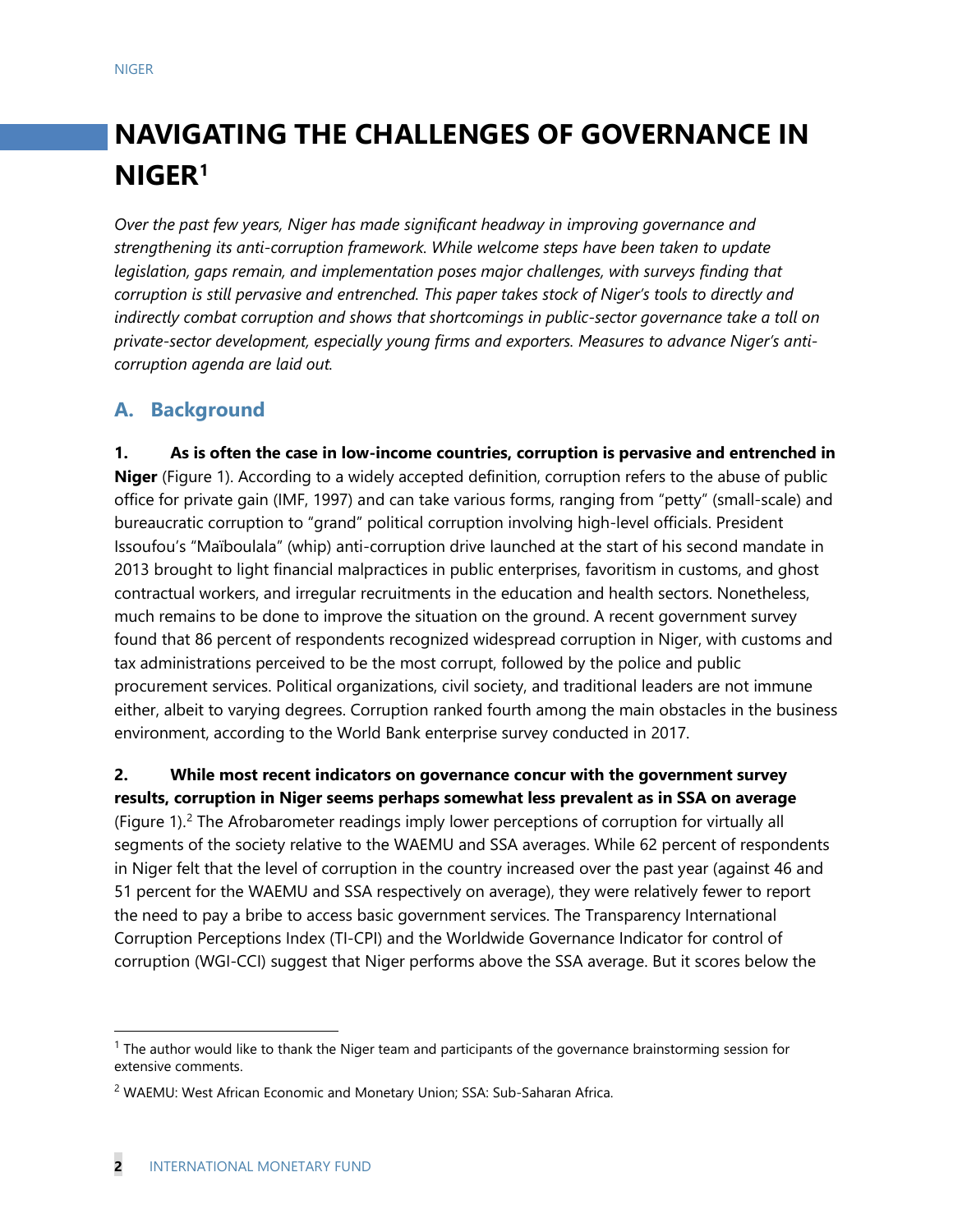WAEMU average according to the Varieties of Democracy Project,<sup>[3](#page-3-0)</sup> except for judicial corruption capturing the extent to which individuals or businesses offer kickbacks to influence judicial decisions in their favor.

**3. The government survey lists a combination of factors behind the prevalence of corruption in Niger.** The politicization of public services, lack of administrative controls, and weaknesses in the judicial system, including limited capacity to enforce the law, prepare fertile grounds for corruption. This is further exacerbated by low public-sector salaries, poor professional integrity, and deteriorating civic values.

**4. The adverse macroeconomic implications of corruption have been extensively documented in the literature.** Corruption can undermine the ability of the state to achieve sustainable and inclusive growth through a variety of channels. It can lead to suboptimal economic performance by lowering the volume and quality of public and private investment and undermining the ability of the state to carry out its basic functions, including raising revenues and providing public services. It distorts the use of public funds by diverting resources to projects or activities that offer greater opportunities for kickbacks, usually at the expense of social spending. Corruption also hinders monetary and financial stability and weakens citizens' trust in public institutions and processes.[4](#page-3-1)

**5. Against this background, this paper describes Niger's anti-corruption framework, discusses how broader public-sector governance reforms can contribute to curbing corruption, assesses the impact on the private sector, and suggests measures to advance anticorruption reforms.** It accords particular attention to those governance weaknesses that typically give rise to corruption, in line with IMF's 2018 guidance note. After taking stock of the state of anticorruption legislation and institutions in Niger, as well as the asset declaration and AML/CFT regimes, the paper turns to broader reforms that do not explicitly target corruption but make an indirect contribution by reducing susceptibility to corruption. These include reforms in revenue administration, public financial management (PFM)—including procurement and investment—the governance of state-owned enterprises (SOEs), natural resource management, and fiscal transparency. The paper goes on to discuss how poor public-sector governance affects the conduct of business by the private sector and concludes with suggestions to take Niger's anti-corruption agenda forward.

<span id="page-3-0"></span> $3$  The Varieties of Democracy (V-Dem) Project is a worldwide collaboration co-hosted by the University of Gothenburg in Sweden and the University of Notre Dame in the U.S., aimed at collecting a wide range of democracyrelated data, currently covering 202 countries from 1789 to 2018. Funding comes from research foundations and donor countries. The database includes original indicators compiled from expert surveys and covering the perception of both petty and large-scale corruption in the executive, legislative, and judicial branches. They measure the extent to which public sector employees (public sector corruption) and members of the executive (executive corruption) engage in bribery, embezzlement and theft, as well as abuse of position by members of the legislature for financial gains (legislative corruption), and bribes extended by businesses to influence law making in their favor (judicial corruption).

<span id="page-3-1"></span> $4$  See IMF (2016) for a detailed discussion of the economic and social costs of corruption and weak governance.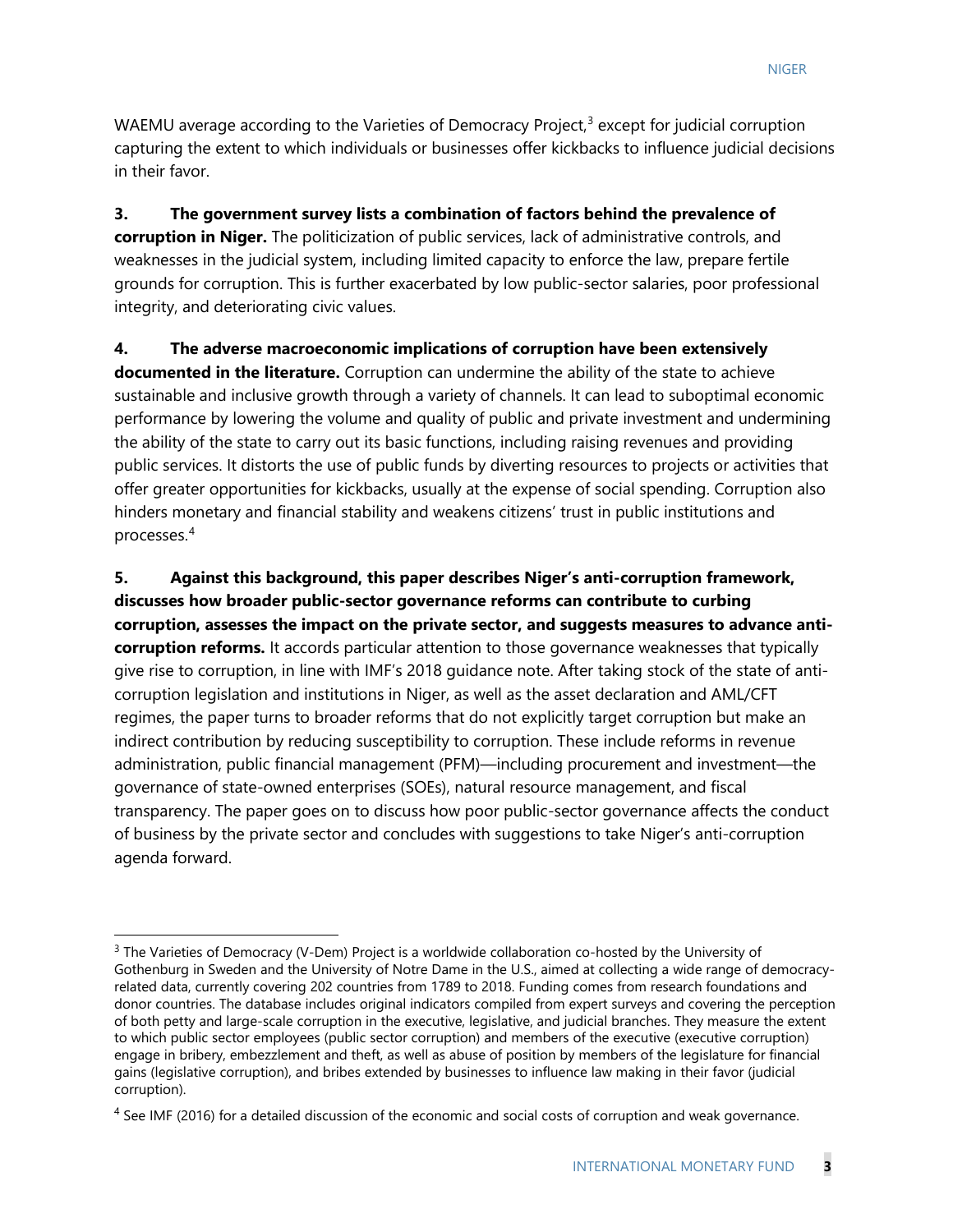

Sources: Nigerien authorities, World Bank Enterprise Surveys, Afrobarometer, Varieties of Democracy (VDem) Project, Transparency International, Worldwide Governance Indicators, and IMF staff calculations.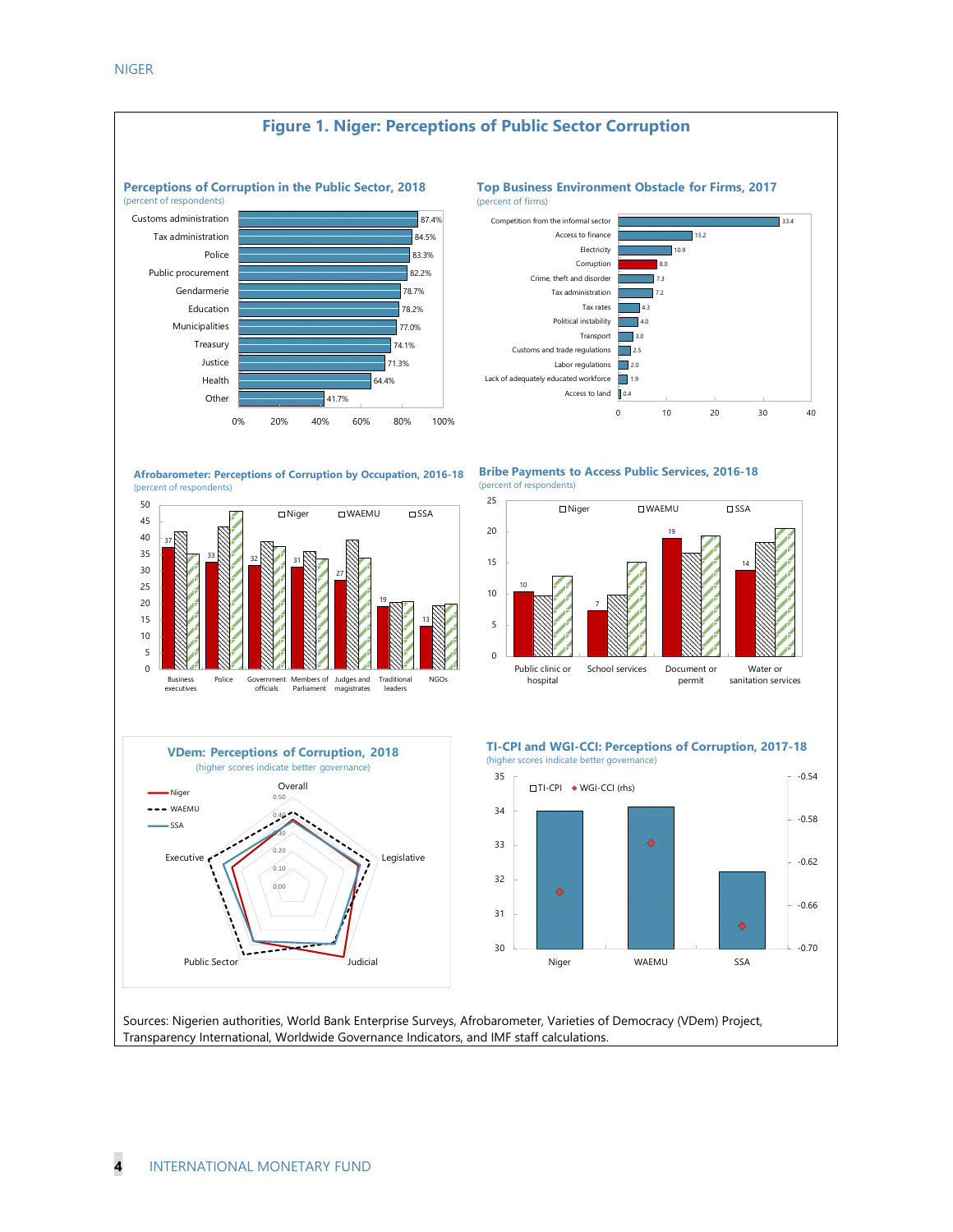# **B. The Anti-Corruption Framework: Progress So Far and Challenges Ahead**

#### **Anti-Corruption Institutions and Legislation**

**6. The authorities profess commitment to fight corruption and have taken steps to revamp the anti-corruption framework.** Niger is a party to the United Nations Convention Against Corruption (UNCAC), the African Union Convention on Preventing and Combatting Corruption (AUCPCC), and the ECOWAS Protocol on the Fight Against Corruption. At the national level, combatting corruption is mandated under the 2010 Constitution and the Criminal Code penalizes graft, trading in influence, and the misappropriation of public funds. In 2011, the government adopted a decree that created HALCIA, the High Authority to Combat Corruption and Related Infractions. It was strengthened in 2016, when the decree was replaced by organic law that bolstered HALCIA's investigative powers, allowing it to directly refer corruption cases to the Public Prosecutor and initiate investigations on its own, and that introduced a protective mechanism for witnesses, informers, and experts. Similarly, an anti-corruption hotline—*Ligne Verte*—was opened in 2011 within the Ministry of Justice and tasked with recording and investigating corruption offences in the judiciary. In January 2018, the government adopted a National Anti-Corruption Strategy (NACS)—a three-year action plan focused on reinforcing prevention, repression, and coordination in the fight against corruption. As part of its rollout, anti-corruption awareness campaigns have been steppedup across the country since April 2018.

**7. Niger is also equipped with legal and regulatory audit bodies that contribute to combatting corruption and promoting good governance.** The Audit Court is the supreme audit institution (SAI) responsible for scrutinizing the lawful collection and use of public resources, and can therefore prevent, detect, and report on corruption cases. The office of the state inspector general (IGE) under the authority of the President of the Republic has a broad mandate for overseeing the proper use of public funds, while the office of the inspector general of administrative governance (IGGA) monitors compliance with the laws governing public administrations and reports to the Prime Minister. The office of the finance inspector general (IGF) has a similar role within the Ministry of Finance. More generally, each ministry hosts a technical inspectors' office charged with ensuring compliance with procedures and regulations. DCMP/EFE and ARMP oversee public procurement processes.<sup>[5](#page-5-0)</sup> Dedicated chambers specialized in trying cases of misappropriation of public funds were also established within the Commercial Court of Niamey and the Appeals Court.

**8. Despite significant headway, legal, institutional and implementation gaps remain.**  Niger is not fully compliant with UNCAC requirements, with the 2016 implementation review report of UNCAC's Chapter III (Criminalization and Law Enforcement) and IV (International Cooperation) identifying deficiencies in the legal framework. These include for instance the lack of criminalization of the active bribery of foreign public officials, and the absence of provisions and agreements to establish joint investigations with other states. While enjoying additional prerogatives, HALCIA remains attached to the Office of the President of the Republic, lacks financial autonomy, and faces

<span id="page-5-0"></span> <sup>5</sup> DCMP/EFE : Direction générale du contrôle des marchés publics et des engagements financiers de l'Etat ; ARMP : Agence de régulation des marchés publics.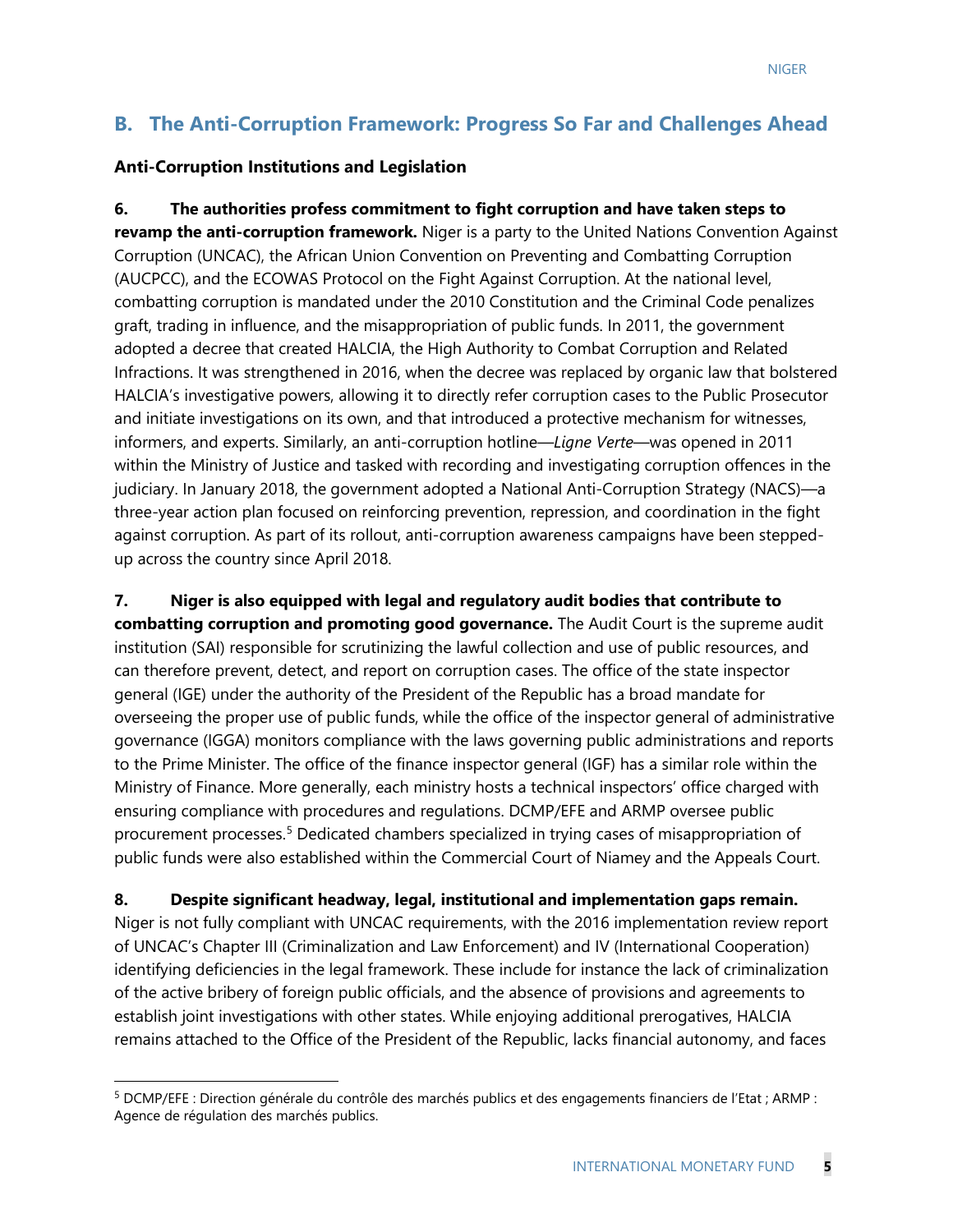constraints in terms of financial and human resources, which hinder its activities and independence. Despite receiving a sizable number of cases, the anti-corruption agency so far has only referred a handful to the Public Prosecutor. Sanctions are poorly enforced, with only three cases having led to convictions to date, partly also reflecting weaknesses and institutional shortcomings in the judiciary. Anecdotal evidence suggests that offenders are usually granted release if able to pay back the embezzled funds. In the same vein, *Ligne Verte* is underfunded and none of the complaints it recorded so far have had legal consequences. Finally, the multiplicity and overlap in mandate of actors overseeing the use of funds in the public sector is at odds with the limited availability of resources reported by audit bodies.

#### **Asset Declaration**

**9. The coverage of high-ranking public officials required to declare assets is incomplete, with key legislation missing, and family members and close associates are not included.** While the range of public officials obliged to disclose assets tends to vary across countries, international experience recommends a risk-based approach striking a balance between public-sector transparency and implementation capacity. In Niger, the Constitution mandates asset disclosure of the President of the Republic, the members of the government, the presidents of the other institutions of the Republic and heads of independent administrative authorities. [6](#page-6-0) While it relegates the coverage of other high-ranking officials to subordinate legislation, such legislation has not been adopted to date. Under the previous Constitution, Law n°2002-003 enumerated the other government officials in the executive, legislature, judiciary, and public administration subjected to asset declaration, but without prioritizing individuals at particularly high risk of corruption. As a result, the list of officials with filing obligations is rather long, especially given Niger's capacity constraints in processing all declarations. Moreover, although best practices recommend the inclusion of family members and close associates in disclosure requirements since proceeds of corruption can be easily registered under their name, they are not covered by the current asset declaration regime.

**10. The law also fails to specify the list of assets to be declared.** International best practices recommend the depth and breadth of disclosure requirements reflect the objectives assigned to the asset declaration regime (e.g., identifying conflicts of interest, detecting illicit enrichment, etc.), without overburdening the filer and the entities tasked with collecting, processing, and verifying the data. Subsequently, filers should be mandated to provide a broad range of information including personal identification information, such as filer's name, date of birth and position, immovable and movable assets, income, stocks and securities, bank accounts, liabilities, cash, interests, gifts, and beneficial ownership (Rossi et al., 2017). According to the Audit Court, high-level public officials in

<span id="page-6-0"></span> $6$  The other institutions of the Republic refer to high-level bodies such as the National Assembly, the Constitutional Court, the Audit Court, the Court of Cassation, the State Council, the Economic, Social and Cultural Council, the Independent National Electoral Commission, the National Human Rights Commission, the Office of the Ombudsman and the Higher Council for Communication. Independent administrative authorities are regulatory bodies operating in various sectors such as telecommunications (ARCEP or Autorité de Régulation des Communications électroniques et de la Poste) and water (ARSEau or Autorité de Régulation du Secteur de l'Eau). There is no legal text clearly laying out the list of institutions of the Republic or independent administrative authorities.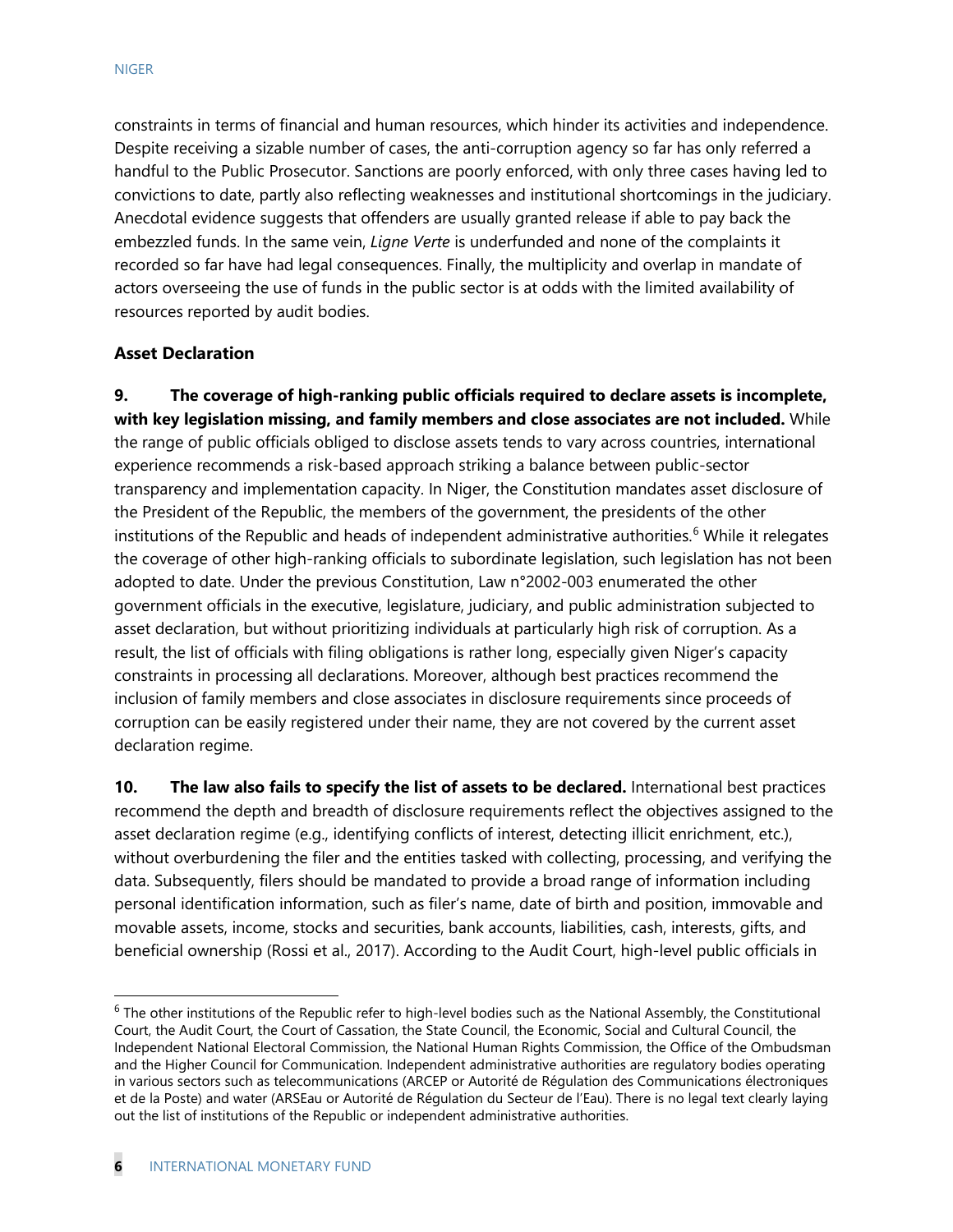Niger are expected to declare immovable and movable assets—including animals possessed—and bank accounts, but the underlying piece of legislation formally establishing these requirements is missing. There is no legal text setting the content of the disclosure form either, resulting in disparities across submitted forms. More importantly, the law is silent about whether filers are obliged to declare assets beneficially owned, both domestically and abroad, hence leaving large loopholes.

**11. The frequency of asset disclosure by high-ranking officials is in line with best practices, with only the President of the Republic's submission deadline at exit from office missing.** Submission deadlines are regulated by the Constitution and the Audit Court's 2012 organic law. Public officials are required to declare their assets at the beginning and at the end of their tenures, with annual updates. Specifically, the President of the Republic is mandated to disclose his assets within 48 hours following the investiture ceremony, with the declaration received by the Constitutional Court and communicated to the Audit Court and tax authorities. The Prime Minister, Ministers, presidents of the other institutions of the Republic, heads of independent administrative authorities and any other public official subjected to asset disclosure are expected to submit their declarations to the Audit Court within 7 days after the start of their mandate. Annual updates should be submitted to the SAI within the first month following the anniversary of the initial declaration. Discrepancies between the initial declaration and subsequent updates must be duly justified. As for termination of service, declarations are due during the month following the date of leaving office.

**12. The Audit Court is responsible for verifying the accuracy and completeness of asset declarations of all public officials, including the President of the Republic.[7](#page-7-0)** The SAI has the power to investigate the content of asset declarations, and can request clarifying information from the financial sector, tax authorities, and property registries for this purpose. In the event of irregularities, the case is referred to the competent law enforcement body. Verification is carried out for all declarations and is solely offsite.

**13. While the law provides for criminal sanctions in case of inaccurate or false disclosures, it does not penalize non-compliance with the requirement to declare.** According to the Criminal Code, public officials convicted with fraudulent submission could face between 5 and 10 years of prison and a fine of CFAF 20,000 to CFAF 1 million. According to the Audit Court, there are no major obstacles to the application of sanctions once the facts have been clearly established. However, failure to file a declaration, late submissions, and incomplete filings are not sanctioned by law, translating into a relatively high prevalence of non-compliance by government officials (those covered by the Constitution), as flagged by the Audit Court. While the SAI publishes the list of nonfilers in its annual general reports, in practice such disclosure has little effect on deterring noncompliance, with most non-filers continuing to violate disclosure requirements in subsequent years.

**14. Consistent with international standards, the law mandates public access to government officials' asset declarations, but compliance is uneven***.* The declarations (initial, updates, and at exit from office) of all government officials mandated to disclose their assets are to

<span id="page-7-0"></span> $7$  The Constitutional Court also controls the asset declaration of the President of the Republic.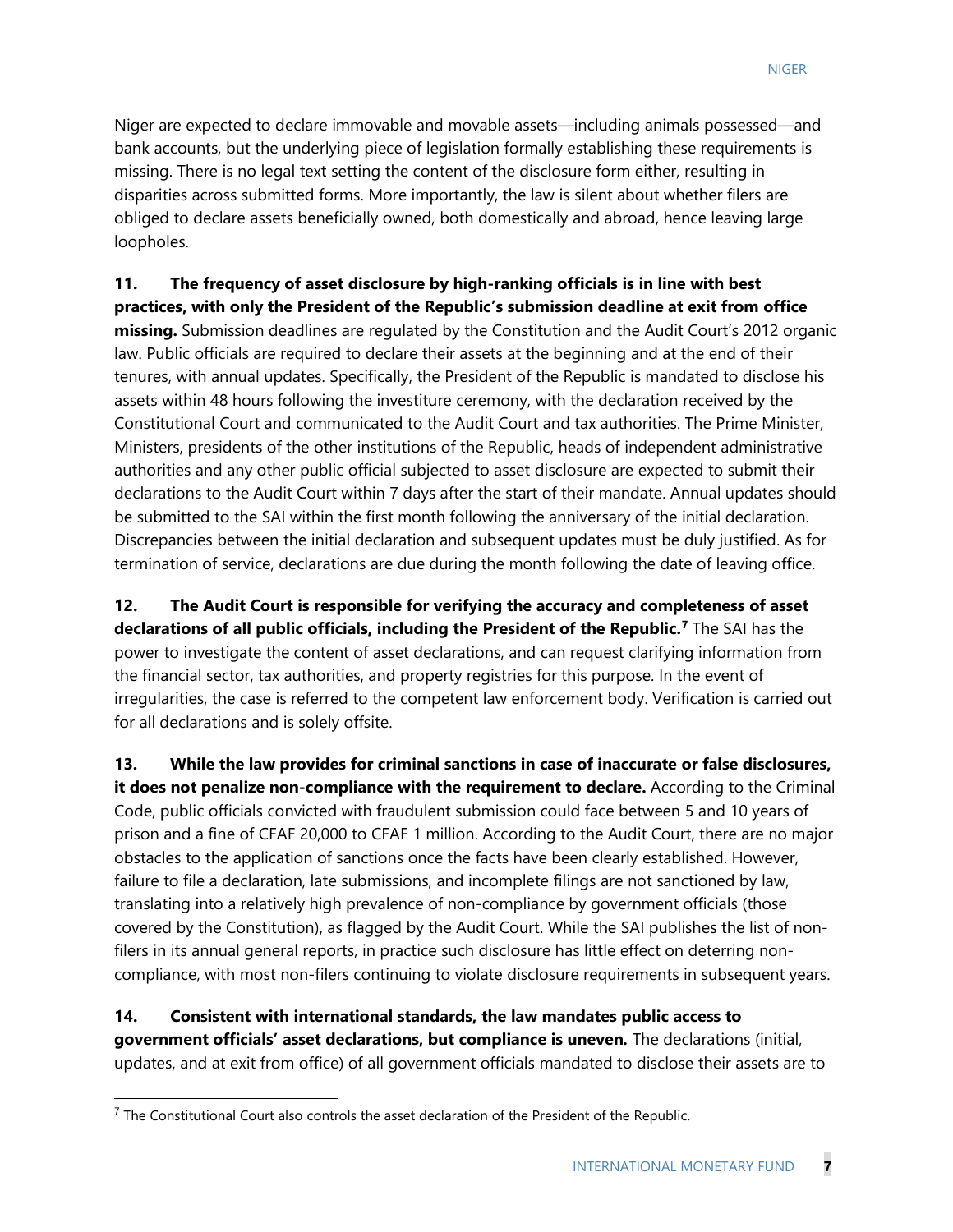be published in the Official Gazette and by way of press. This should facilitate scrutiny by civil society, ease information sharing with foreign authorities and facilitate implementation of customer due diligence measures by local and foreign banks. In practice, the website of the Audit Court is not functional, and only the President of the Republic's asset disclosures are up-to-date and accessible on the Constitutional Court's website, those of the Prime Minister and Ministers being only available through 2008. Asset declarations of the presidents of the other institutions of the Republic and heads of independent administrative authorities are also missing.

#### **AML/CFT[8](#page-8-0) and Financial Sector Oversight**

**15. An effective AML/CFT framework can contribute to both prosecuting and deterring corruption.** Niger has made commendable progress in updating and aligning its AML/CFT framework with international Financial Action Task Force (FATF) standards, including by transposing the WAEMU 2015 uniform law into national legislation in 2016. While compliance with the 2012 FATF standards will be formally assessed by the Inter-Governmental Action Group against Money Laundering in West Africa (GIABA) in January 2020, legislation to improve the AML/CFT regime continues to be adopted. Recent measures include (i) the revision of the Criminal Code to introduce new criminal offences, such as illicit enrichment and abuse of office; (ii) the revision of the Code of Criminal Procedures to empower the judiciary regarding asset tracking, freezing, seizure, and recovery; and (iii) decrees on the administrative freezing of funds and assets, and (iv) the creation of the Central Agency for the Management of Seized, Confiscated, Frozen, and Recovered Assets, with appointment of its director general. Provisions obligating the real estate sector, the business introducer profession, and public notaries to participate in the AML/CFT effort were also adopted in 2018.

**16. Niger's financial intelligence unit (FIU) plays a key role in the fight against ML/TF but effectiveness remains a challenge and collaboration with the regional banking supervisor is limited.** CENTIF<sup>[9](#page-8-1)</sup> was created in 2004 within the Ministry of Finance and is a member of the Egmont Group, an international network of FIUs. It organizes capacity building, training workshops, and awareness-raising seminars for entities involved in AML/CFT. It was recently involved in the elaboration and validation of AML/CFT guidelines aimed at supporting financial institutions and designated non-financial businesses and professions (DNFBPs) in implementing the law. Despite these efforts, only the banking system has been carrying out customer due diligence and transmitting suspicious transactions reports (STRs). By end-2018, only two out of the 33 cases referred to the Public Prosecutor since its inception has led to a conviction despite several indictments, possibly reflecting weaknesses in the judiciary. Collaboration with the regional regulator is weak, as the WAMU Banking Commission does not share the outcome of its supervisory activities with the FIU. It reported having visited only one bank and two microfinance institutions in Niger during 2016-18.

<span id="page-8-0"></span> <sup>8</sup> Anti-Money Laundering and Combatting the Financing of Terrorism.

<span id="page-8-1"></span><sup>&</sup>lt;sup>9</sup> Cellule Nationale de Traitement des Informations Financières.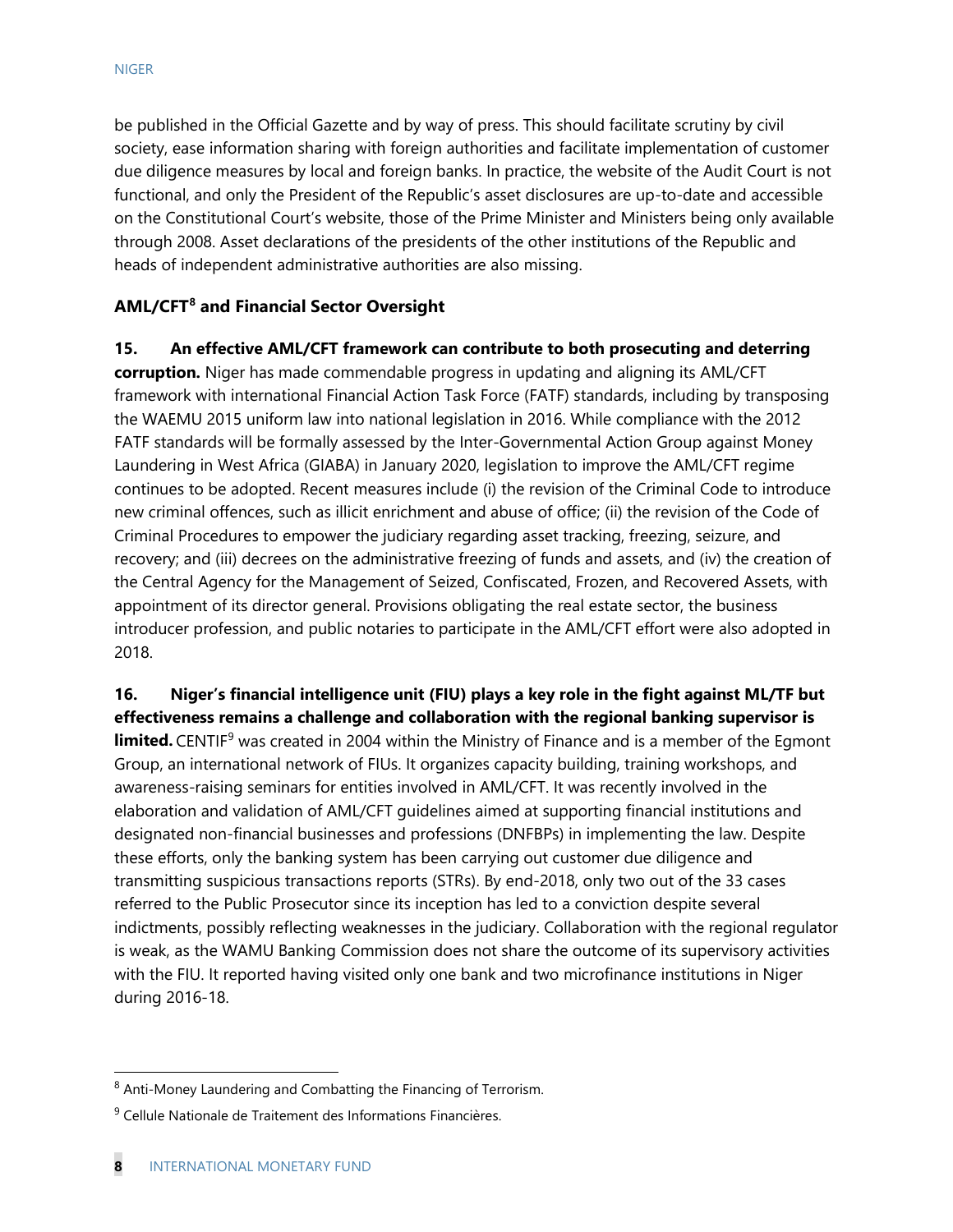**17. Niger's recently-completed national risk assessment (NRA) identifies corruption as a predicate offence to money laundering.** The NRA was launched in November 2016 to identify sectoral vulnerabilities to ML/TF and was conducted with support from the World Bank and GIABA. Early results highlight several sources of vulnerability to money laundering, including the large size of the informal sector, the cash-based nature of the economy, poor border control and enforcement, and weak supervision and sanction of financial institutions and DNFBPs.

### **C. Public Sector Governance and Corruption Vulnerabilities**

**18. Measures to improve the treasury system and revenue institutions under the IMF's Extended Credit Facility (ECF) arrangement come with the added benefit of reducing opportunities for corruption**, thereby helping to reduce it indirectly.

- **Once fully implemented, the Treasury Single Account (TSA) should enhance the oversight of public funds** by transferring the accounts of public entities to a designated account at the central bank and the treasury.
- **The computerization of revenue administrations contributes to lowering susceptibility to corruption.** It includes the rollout of the SISIC software in tax administration, increased utilization of ASYCUDA in the customs department, as well as the phasing out of cash payments of taxes and customs duties. Salaries of civil servants and government employees have also been paid through banks and the post office or with mobile money since early 2019. Such efforts to digitalize government financial operations could reduce vulnerabilities to corruption by limiting face-to-face interactions between taxpayers and officials, and by helping identify irregularities or ghost workers. Additionally, enhanced cooperation between tax and customs administrations through the linking of their IT systems could help detect and combat fraud.
- **The implementation of transaction valuation of imports and the adoption of a risk-based inspection regime of containers with emphasis on post-clearance audits** should reduce scope for tax evasion and collusion at the border.
- **The planned drive to consolidate and streamline tax exemptions and improve their management should curb the corruption-prone granting of discretionary tax exemptions**.
- **Incentives for corruption could also decline in the wake of the civil service law**, which emphasizes performance-based management, ethics, and better human resource management. A biometric census of civil servants, contractual government workers, and recipients of scholarships is underway, with a view to establishing a comprehensive registry which should, inter alia, help eliminate leakages by identifying ghost workers and duplicate payments.

**19. A recent assessment of the governance of state-owned enterprises (SOEs) against international standards highlights weaknesses that can create corruption vulnerabilities.** First, the 1986 legal framework regulating SOEs is outdated, thus creating legal gaps and inconsistencies.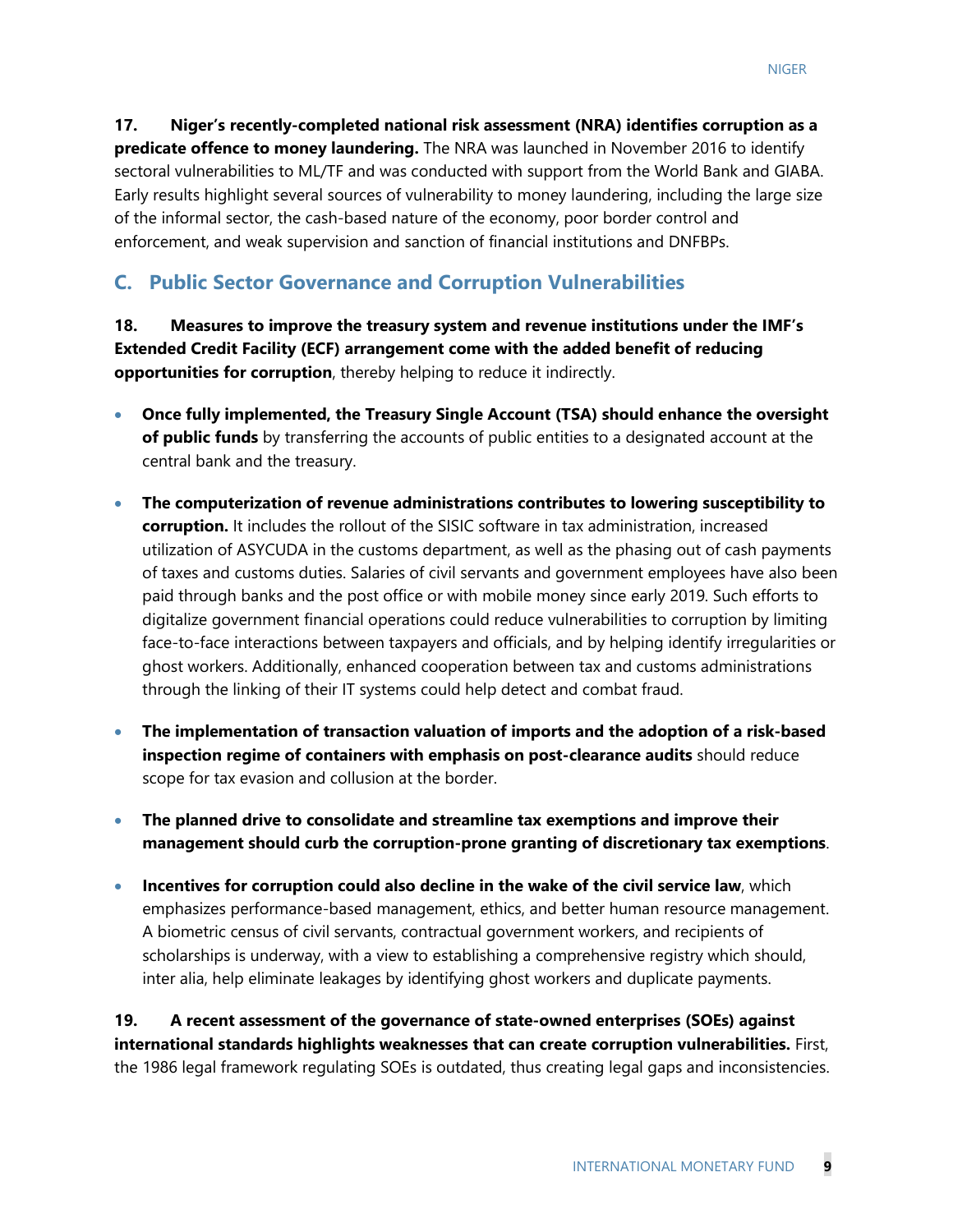Second, while a directorate (DEP/PE)<sup>[10](#page-10-0)</sup> within the Ministry of Finance exercises financial supervision of SOEs, its mandate is not defined by law and limited resources hamper its activities. Also, in practice, supervision is fragmented between the Ministry of Finance and line ministries, and, even within the former, several directorates are involved in the monitoring of SOE activities without systematic coordination. Third, the assessment of SOE performance and tracking of financial operations are hindered by the lack of comprehensive and reliable statistics. Together with poor IT systems that complicate data recording and access, this creates opportunities for misappropriation of public funds, especially given the substantial resources received by SOEs from the central government. Fourth, the appointment of the board of directors is rarely consultative and transparent. The absence of objective selection criteria can lead to the nomination of board members with inadequate backgrounds. Their performance is seldom assessed, compensation packages are opaquely negotiated, and public accountability remains low since board reports are neither systematically transmitted to supervising ministries nor made publicly available. Fifth, audits are not always carried out, of low quality, or performed with delay, and results are rarely shared with DEP/PE. Online publication of financial statements is not mandatory.

**20. While the legal and regulatory framework for public procurement is sound, its effective implementation remains elusive.** According to a recent diagnostic based on the OECD/DAC<sup>[11](#page-10-1)</sup> methodology, the legal framework for public procurement in Niger broadly conforms with WAEMU directives and international standards. However, the assessment found that in practice, a third of public procurement is single sourced or awarded by restricted tendering, well above the WAEMU norm of 10 percent. Excessive recourse to derogations from the requirement to advertise tenders within legally prescribed timelines and lack of public access to tender results and statistics hampers transparency. Processing times for applications are longer than what the national and regional norms would recommend, and ARMP does not consistently maintain procurement records. Annual procurement audits are backlogged, and their recommendations seldom implemented. Internal and external control by IGF, IGE, and the Audit Court are poor, in part due to inadequate human resources. Additionally, staff lacks training and performance assessment, and recruitments are not always competitive and transparent. Finally, the diagnostic report deplores the lack of sanctions for corrupt public procurement officials, and insufficient effort to empower participants to report mal-practices.

**21. Similarly, Niger has a relatively strong institutional framework for public investment management, but implementation is weak.** Niger's recent Public Investment Management Assessment (PIMA) identifies deficiencies in project appraisal and selection. The committee responsible for choosing investment projects to be included in the budget usually makes selections without rigorous feasibility and impact evaluation studies, possibly creating corruption vulnerabilities. Budgeting for capital spending is weak with inadequate mechanisms to protect ongoing investment projects. Also, limited coordination between the Ministry of Finance, the Ministry of Planning, subnational governments, and the entities overseeing public-private

<span id="page-10-0"></span><sup>&</sup>lt;sup>10</sup> Direction des entreprises publiques et du portefeuille de l'Etat (DEP/PE).

<span id="page-10-1"></span><sup>&</sup>lt;sup>11</sup> Organization for Economic Cooperation and Development, Development Assistance Committee.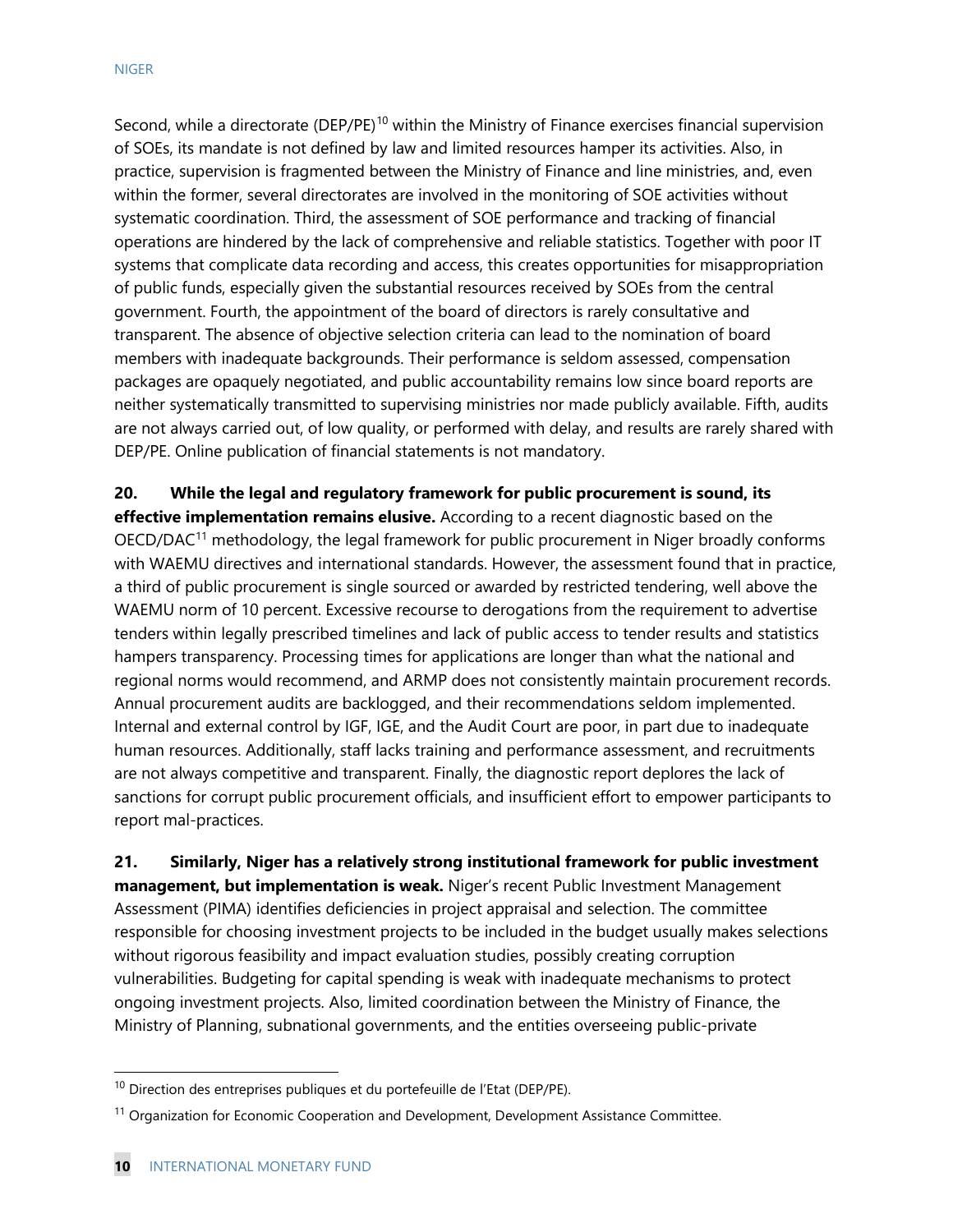partnerships (PPPs) hampers effectiveness. Ex-post controls of domestically-financed projects are not systematically carried out. Externally-financed projects are mostly audited by donors, with limited resources constraining the Audit Court to a restricted number of ex-post controls the result of which are neither published nor shared with the National Assembly, hence undermining accountability and transparency in the use of public funds.

**22. Despite the adoption of a modern PPP law, weaknesses in implementation leave scope to corruption.** The PPP legislation regulates the selection, procurement, implementation, and oversight of PPP conventions. It favors build-operate-transfer (BOT) operations free of government financing or guarantees. In practice, the selection process of PPPs is hampered by the predominance of spontaneous offers that are not opened to competition, although the PPP law allows this only under special circumstances. Direct negotiations with suppliers are vulnerable to overpricing and kick-backs.

**23. Improving the governance of Niger's oil and mineral wealth can reduce opportunities for bribery and corruption.** The Constitution provides for a high degree of transparency in government reporting on revenues from the extractive industries and mandates the disclosure of contracts pertaining to the exploration and exploitation of natural resources. Despite some progress in making data on exploration, production, and export available by modernizing the mining cadaster and publishing conventions, disclosure of revenues related to extractive industries is not systematic and the publication of annual audit reports of the government's natural resource revenue collection is delayed. Extractive companies' payments to SOEs are not published. While local governments hosting extractive industries are statutorily entitled to 15 percent of all mining and petroleum royalties, are typically not made and not disclosed. Niger also quit the Extractive Industry Transparency Initiative (EITI) in 2017 when suspension was looming, but has since undertaken steps to rejoin.

**24. Fiscal transparency needs to be improved to ensure public sector accountability.** Niger recorded the lowest score on the 2017 readings of the Open Budget Index, which measures the degree of budget transparency based on the online availability of eight key budget documents in a timely manner, with information presented in a comprehensive and useful way. For instance, the survey found that budget audit reports are inexistent, budget proposals and year-end reports are produced for internal use only, while the enacted budget is published with an excessive delay. Neither the executive, legislature, nor SAI provide the public with opportunities to engage in the budget process, a result also in line with the lack of public debates on quarterly budget executions flagged by the WAEMU Commission in its latest assessment of Niger's implementation of the regional PFM directives. However, there have been some recent efforts to improve fiscal transparency, including with the publication of the 2019 draft budget submitted to Parliament, and the government is committed to introducing legal requirements for timely publication of key documents such as budget outturns, draft, and approved budgets (including supplementary ones), a citizen budget, major conventions with foreign investors, PPP contracts, and tender awards.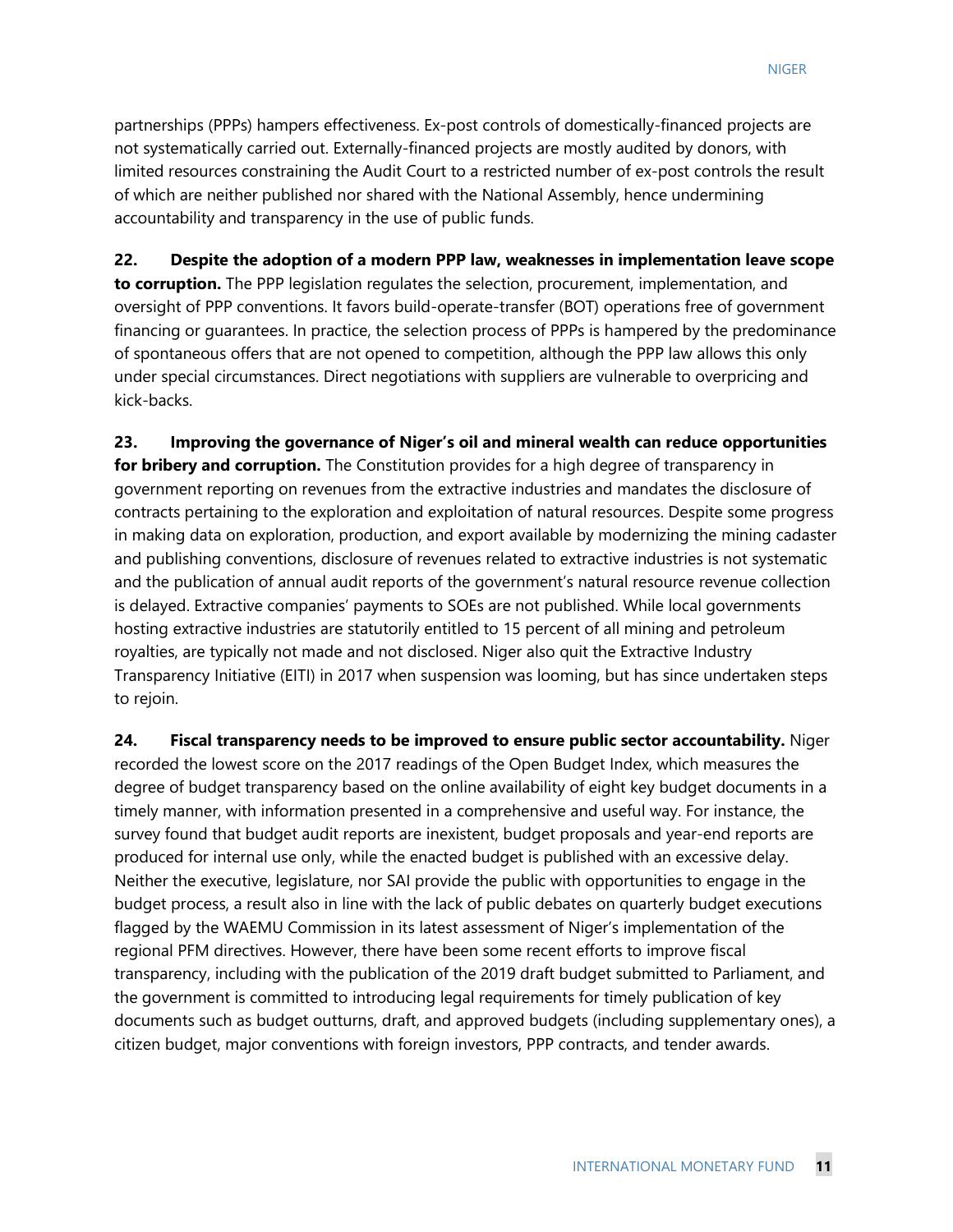# **D. Implications for the Business Environment and Private-Sector Performance**

**25. Empirical studies demonstrate the adverse effects of poor public-sector transparency, complex bureaucracy, and corruption on the private-sector.** Knack et al. (2019) find that firms are more likely to participate in public procurement markets when complete, reliable, and timely procurement information is available. They also report less kick-backs to officials when exceptions to open competition in tendering must be explicitly justified, and when effective and independent complaint mechanisms are in place. Protracted border clearance times due to burdensome customs procedures reduce export volumes (Djankov et al., 2010), while senior management's time spent dealing with regulations and inspections stunts employment growth (Aterido et al., 2011). Corruption reduces sales growth (Fisman and Svensson, 2007), with firms that pay bribes suffering more from bureaucratic red tape (Kaufman and Wei, 1999). This is also in line with Freund et al. (2015) who find that firms confronted with bribe requests take longer to get a construction permit, operating license, or electrical connection, and to clear customs when trading. Exporters faced with demands for bribes are also less likely to continue selling abroad (Vijil et al., 2019).

#### **26. Burdensome regulatory procedures increase the likelihood of bribe requests.**

Interactions with public officials occur when firms pay taxes, trade, compete for a government contract, or apply for utilities connection, permits, and licenses. According to the World Bank Enterprise Surveys, it takes on average 44 days to obtain a construction permit in Niger, against 62 days for the WAEMU region (Figure 2). Delays in obtaining an import license and senior manager's time spent dealing with regulatory compliance are longer than on average in SSA. Similarly, private businesses are usually expected to give gifts or informal payments to obtain public services, with twice as many firms reporting bribe requests to obtain an operating license than in SSA on average. Exposure to corruption is also particularly pronounced for firms trying to secure government contracts.

**27. Recent progress in simplifying administrative procedures should discourage public officials from exploiting complex bureaucracy to extract bribes.** There have been efforts to simplify the creation of new companies at a one-stop shop in the Niamey Enterprise House, and to better process construction permits, including by reducing associated fees. The Commercial Court of Niamey that started operations in 2016 is increasingly helping to settle commercial disputes, typically within a few weeks, and draft legislation updating the law regulating the Commercial Court was adopted recently. In line with the literature, the modernization of revenue administrations underpinned by the growing use of IT should benefit private-sector businesses. For instance, Laajaj et al. (2018) show that the computerization of import declarations in Columbia reduced customs clearance time for manufacturing firms, boosted their imports and curbed corruption. Okunogbe and Pouliquen (2018) find that the introduction of electronic tax filing in Tajikistan lowered compliance costs for firms as well as bribe payments by reducing exposure to extortion by tax officials.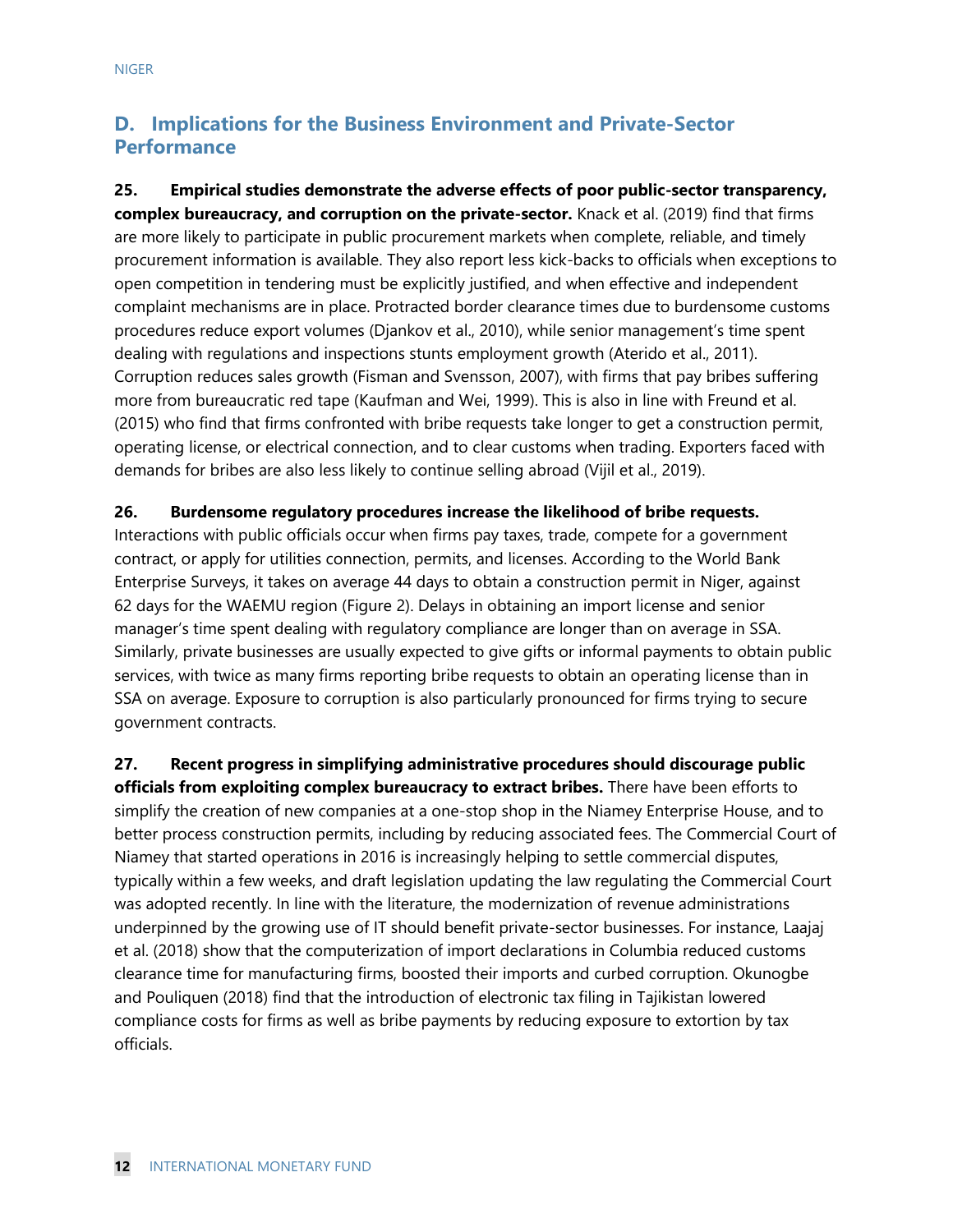

**28. Weaknesses in the judiciary, including corruption, translate into poor protection and enforcement of property and contractual rights that may hamper private investment.** Niger scores at the WAEMU average but performs below the average SSA on the Worldwide governance indicator for the rule of law, which partly reflects perceptions of the extent to which economic agents have confidence in the quality of contract enforcement and property rights (Figure 2). Trust in the judiciary is compromised by limited resources and inefficiency, as well as unpredictability and political interference, which render judgements and execution of court decisions vulnerable to external influencing and corruption. As a result, outcomes from judiciary procedures are often inconsistent and generate uncertainty for investors.

**29. Recent reforms attest however to the authorities' effort to address judicial bottlenecks and corruption.** They include updates to the Code of Civil Procedure which may contribute to an expedited processing of claims, including through increased use of computerization. The latter also helps limit face-to-face contact between parties and judges, hence reducing scope for corruption. Recourse to arbitration and mediation for settling commercial disputes are now available. Access to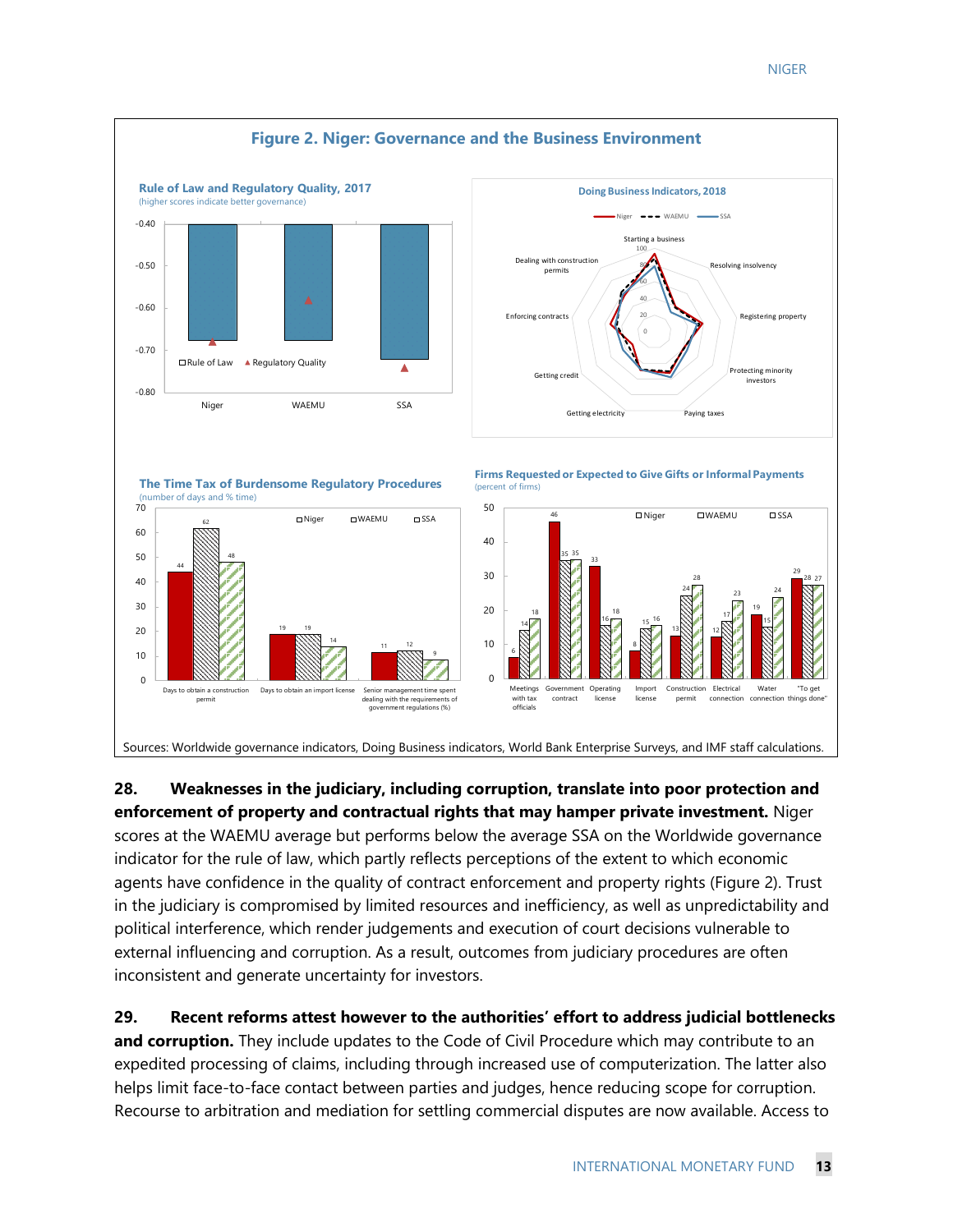justice should benefit from the recent institution of additional courts across the country to ensure more timely and effective proceedings.

**30. Descriptive statistics based on the World Bank Enterprise Surveys illustrate the negative association between corruption and private-sector performance in Niger** (Figure 3). The analysis employs an unbalanced sample of 302 firms operating in manufacturing and services sectors in the years 2005, 2009 and 2017. To capture the extent of corrupt practices in the public sector that adversely affect private-sector performance, it considers firms in Niger that reported at least one bribe payment request across public transactions, including paying taxes, obtaining permits or licenses, and utility connections. Performance is alternately proxied by sales, employment, and productivity growth.<sup>[12](#page-14-0)</sup> Results show that exporters that pay bribes record on average a negative sales growth of 20.5 percent against +6.6 percent for those trading in a "clean" environment. Young firms, defined as those in operation for less than 5 years, register an average sales growth rate of 28.7 percent in the absence of corruption, against 7.4 percent otherwise. The negative association is also verified for older firms and non-exporters, and when using productivity growth as a measure of private-sector performance.

**31. Formal regression analysis confirms that firms subject to corruption record lower sales and productivity growth relative to those that do not pay bribes** (Figure 3). Specifically, sales of firms confronted with bribe requests grow 9 percentage points less than those that are not, and their productivity growth is 12 percentage points lower (Table Annex 1). Results also find that public-sector rent-seeking hurts disproportionally more young firms and exporters. A complementary analysis using regression discontinuity design reveals that firms whose share of annual bribe payments in total sales is above the sector average record sales and employment growth rates between 8 and 9 percentage points less than firms below the sector average (Table Annex 2).

<span id="page-14-0"></span> $12$  In the interest of space, only descriptive statistics using sales growth as a proxy for firm performance are discussed.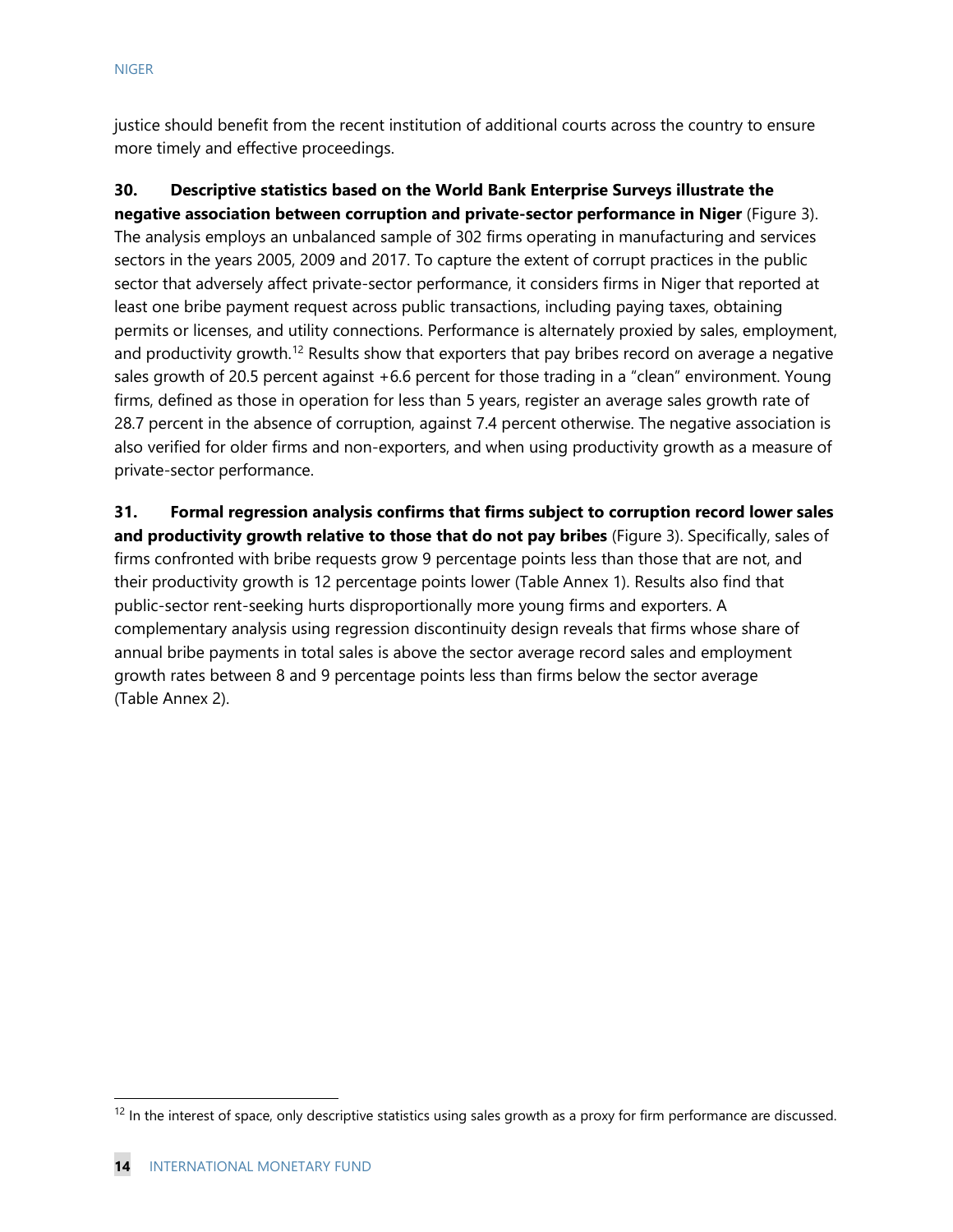

Sources: World Bank Enterprise Surveys, and IMF staff calculations.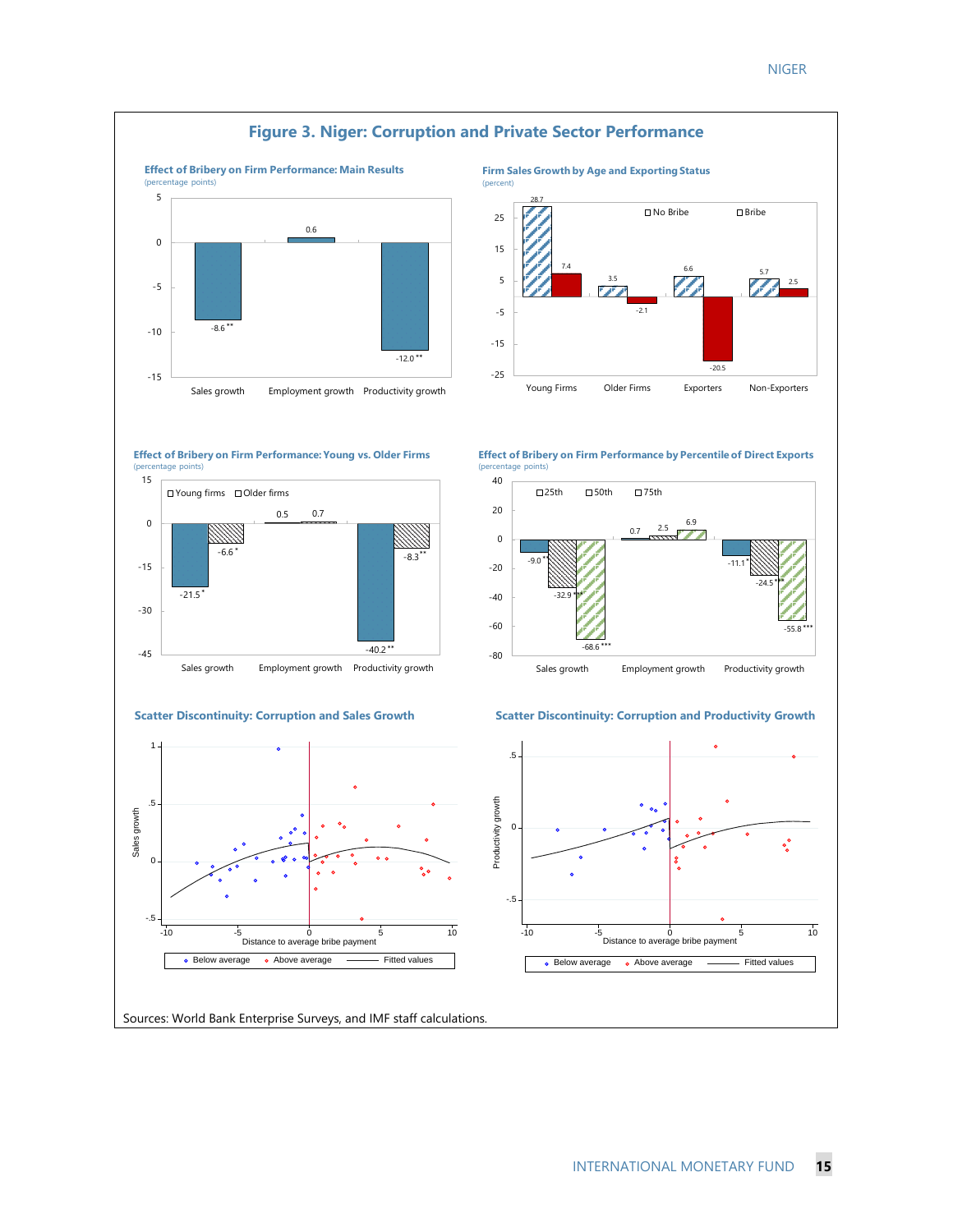# **E. The Way Forward: How to Further and Sustain Anti-Corruption Efforts**

#### **Addressing remaining gaps in the anti-corruption legislation**

**32. As part of their reform program supported by the ECF-arrangement with the IMF, the authorities are undertaking steps to strengthen the asset declaration regime**. The envisaged new legal framework should aim to address the following issues, striking a balance between best practices and limited implementation capacity:

- **Filers.** The new legislation should identify the high-ranking officials other than those covered directly by the Constitution that should be subjected to asset declaration requirements. The now defunct Law n°2002-003 implementing the provisions of the previous Constitution provides a good starting point, but the list of government officials could be streamlined to target high-risk individuals and to better align it with resources and monitoring capacities of the Audit Court and the Constitutional Court. The authorities could also borrow from the AML/CFT regime, which already identifies a reasonable remit of politically-exposed persons (PEPs).<sup>[13](#page-16-0)</sup> More importantly, disclosure requirements should be expanded to cover close associates and family members to plug a key loophole. This could be done under a simplified regime to ease the compliance burden from large family sizes in Niger.
- **Assets.** The new legislation should also clearly define the assets to be declared. For the asset declaration regime to be an effective anti-corruption tool, details about movable and immovable assets, income, stocks and securities, and liabilities should be gathered to allow detecting and prosecuting irregular changes in wealth. Supplementary information on gifts, cash, and interests outside of public office could enhance the system's ability to support corruption investigations. Disclosure requirements should mandate that public officials declare not only what they legally own, but also all those assets that are actually used or controlled by them, despite being in the name of a third party.
- **Submission.** A user-friendly declaration form could be set by decree. Electronic filing could be considered at a later stage.
- **Verification.** While all declarations should be controlled for completeness, to better leverage limited resources, verification of accuracy should be risk-based. This would be consistent with practices across countries whereby only a subset of declarations is subjected to verification based on complaints/allegations, red flags detected in earlier screening of information in disclosures, media reports, and referrals from other agencies (Rossi et al., 2017).
- **Sanctions.** The law should set dissuasive administrative sanctions for non-compliance, including failure to file, failure to file in a timely manner, and incomplete filing. They could range from fines (amounting for instance to the national daily minimum wage applied each day until the public official takes remedial action) to suspension and removal from office. To ensure

<span id="page-16-0"></span><sup>&</sup>lt;sup>13</sup> PEPs are high-ranking public officials considered at greater risk of engaging in money laundering, as they may abuse their position and influence to carry out corrupt acts (Rossi et al., 2017).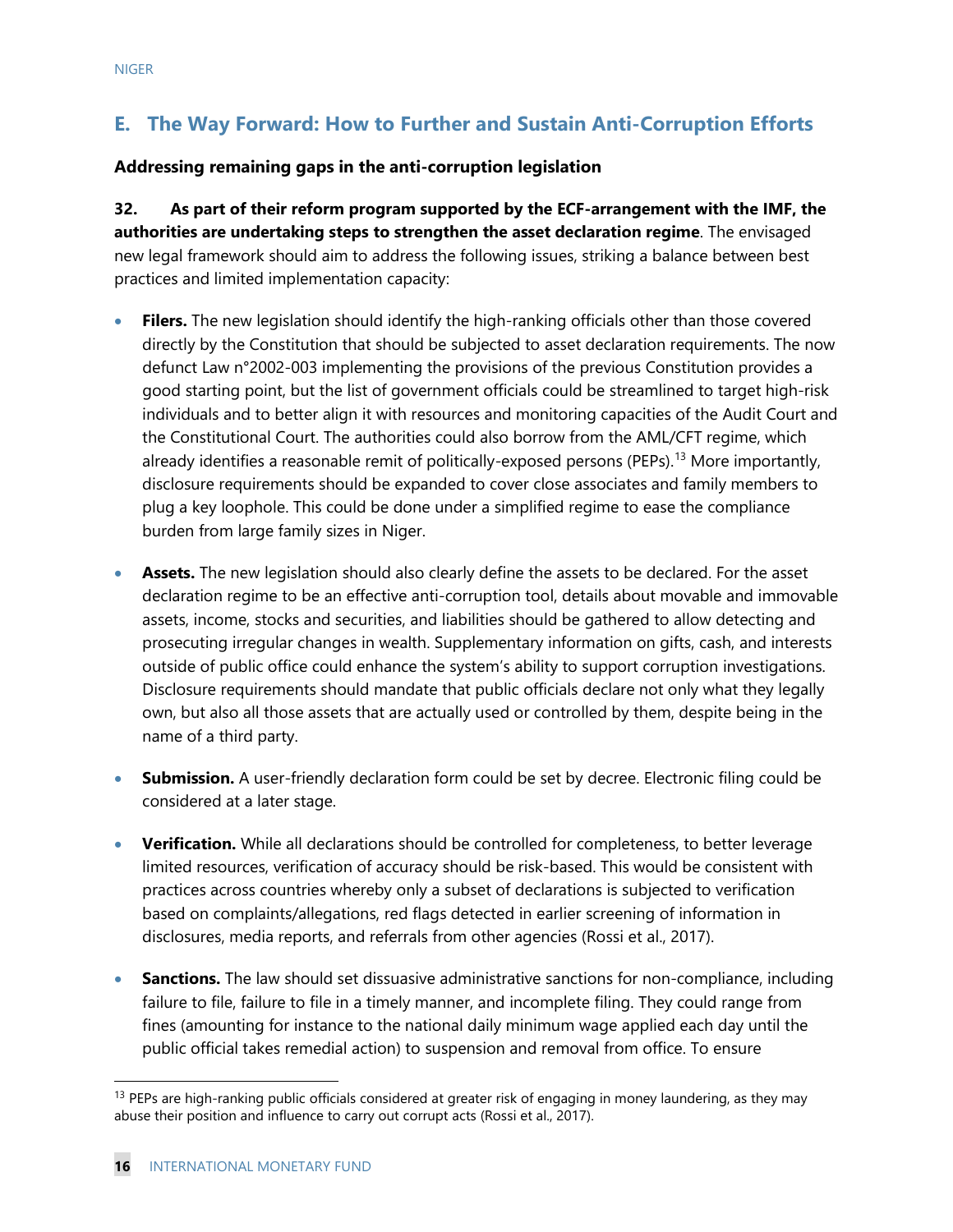enforceability, sanctions could be applied incrementally, distinguishing between initial and repeated offenses.

• **Publication.** Transparency and public scrutiny would benefit from posting declarations on a public website, thereby strengthening accountability. The Audit Court could also disclose statistics on the verification process and any sanctions imposed.

#### **Stepping up the implementation of the anti-corruption legislation**

**33. A push to better enforce anti-corruption legislation is instrumental for achieving tangible results and safeguarding the credibility of the legal framework.** The following measures could be considered to address the most pressing bottlenecks:

- **Strengthening anti-corruption institutions.** The capacity of the institutions would benefit from bolstering their independence to prevent political interference and providing them with sufficient human, physical, and financial resources to perform their mandate effectively and bolster their independence from political interference. Budgetary resources can be augmented by aggressively seeking donor financing and technical assistance. For HALCIA, strengthening its independence should be a priority, and the fund dedicated to its financing should be established as mandated by law. For CENTIF, upgrading capacity should not only hinge on stepped-up recruitments and staff training but also on finalizing the delayed acquisition of the automated software for processing STRs. To exploit synergies, a collaborative platform between HALCIA and the judiciary to improve the processing of corruption cases should be launched, with the option of broadening it to other actors at a later stage. Finally, anti-corruption institutions would benefit from publishing their annual reports to allow for scrutiny of corrupt practices by the general public. HALCIA should publish the number of cases it has taken up and their progression through the judicial system.
- **Improving the integrity and efficiency of the judiciary.** Reinforcing the capacity of the judiciary to prosecute corruption cases and enforce sanctions is vital as weaknesses in the justice system not only undermine the activities of the private sector but also dilute the efforts of other entities charged with combatting corruption. Measures to address corruption and inefficiency in the judiciary could include the following: (i) creating an independent body in charge of the recruitment, appointment, evaluation, promotion, transfer, dismissal, and imposition of disciplinary sanctions for all judges; (ii) reducing case backlogs in courts and guaranteeing that justice is served within a reasonable time frame; (iii) publishing and providing online access to all court decisions on a timely basis; and (iv) digitalizing the filing of legal actions to reduce face-toface contact between clients and judges.
- **Advancing the AML/CFT agenda.** The active participation of non-financial entities in the reporting of suspicious activity is a priority given Niger's cash-based economy and the size of the informal sector. CENTIF should intensify capacity-building, awareness-raising activities targeted at DNFBPs, and the dissemination of guidelines to improve the application of legal provisions. Enforcement would also benefit from improved supervision of banks and DNFBPs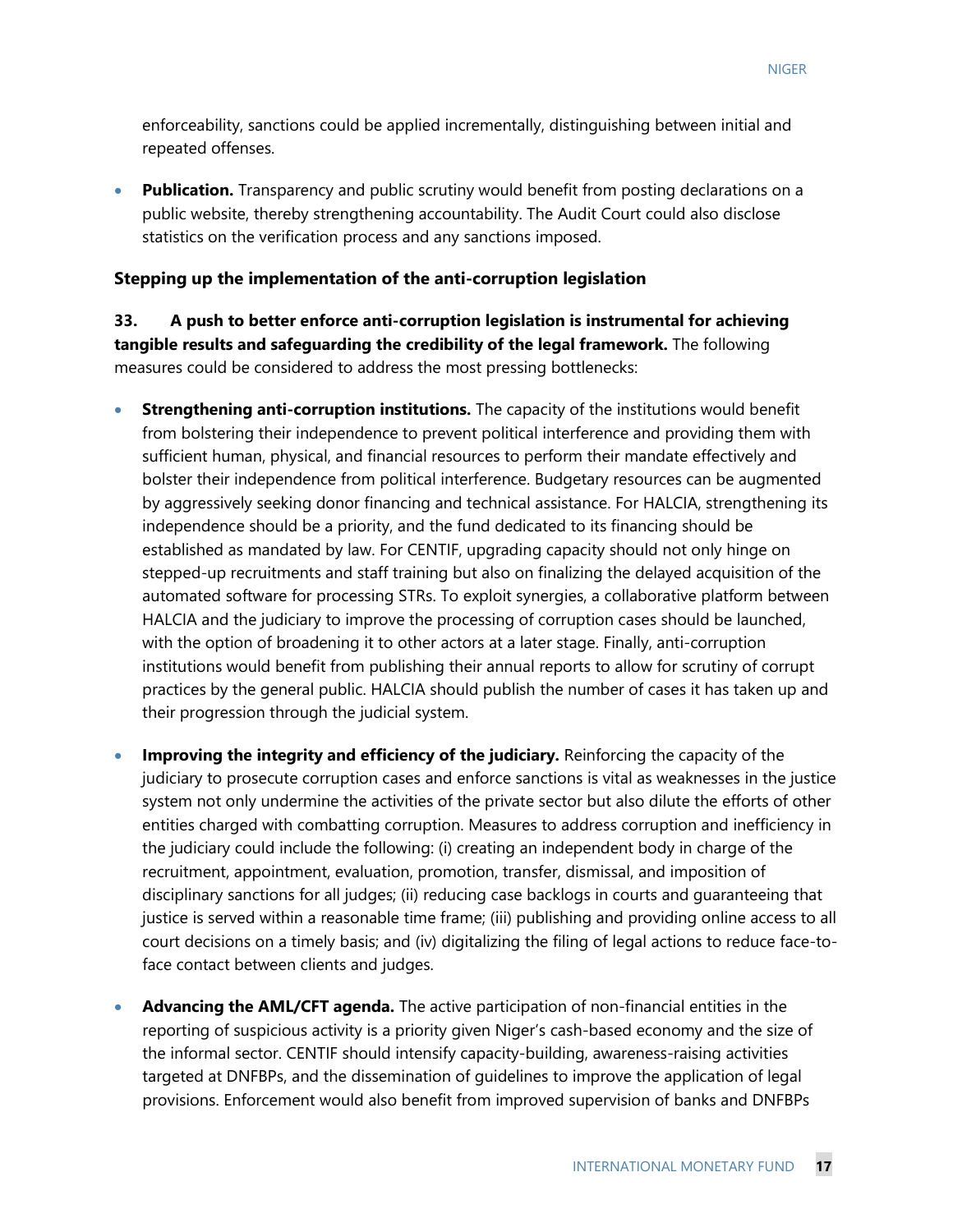and strengthened coordination between the WAMU Banking Commission and CENTIF, ideally with the latter also participating in local banks' on-site inspections. Finally, accelerated progress toward the creation of the common information technology (IT) platform centralizing WAEMU FIUs' STRs would support national efforts to lower AML/CFT vulnerabilities.

#### **Supporting public-sector governance through enhanced transparency**

#### **34. Strengthening fiscal institutions can improve integrity and accountability in the public sector.**

- **Niger should make the most of IT in fast-tracking reforms to modernize revenue administrations and enhance spending quality.** Digitalization reduces susceptibility to corruption by reducing face-to-face interaction, allowing for better recording of transactions, limiting discretion, easing scrutiny, and improving transparency.
- **The governance of SOEs should be reinforced.** The authorities' plan to update SOE legislation to clarify the roles and responsibilities of the Minister of Finance and line ministries is a welcome step. Audits are currently underway to take stock of the status quo and pave the way for reforms. A three-year procurement action plan was also drafted, with concrete measures to enhance SOE governance and performance. It includes steps to professionalize boards (including by using performance contracts), strengthen financial oversight and audit, and improve transparency and accountability with the publication of audit reports and the salaries/benefits of board members and high-level officials.
- **Weaknesses in public procurement should be addressed to lower opportunities for corruption.** Competitive bidding should be the norm, with single-sourced procurement limited to exceptional circumstances. Tender award results should be published. Timely processing of applications and auditing of public procurement processes are instrumental, as well as setting up a comprehensive record maintenance at ARMP. The latter should also establish clear guidelines and rules about the competencies required for hiring staff. Accelerating the operationalization of the procurement monitoring system SIGMAP II should enhance the efficiency of public procurement processes and set the stage for e-procurement. Finally, reviving the toll-free number for denouncing fraud and corruption in public procurement processes should have a more direct impact on containing corrupt practices.
- **Public investment management and efficiency should be reinforced.** Only proposals with completed feasibility studies should be considered by the selection committee. Ex-post assessment should be strengthened, using for instance a risk-based approach targeting large investment projects that offer greater opportunities for kick-backs. This would allow better aligning control requirements with the resources of the Audit Court. Audit results should be published.
- **The government should reduce its reliance on unsolicited PPPs.** Tendered PPPs should be the norm to reduce opportunities for overpayment and kick-backs. Spontaneous PPPs should be opened to competition to the extent possible. All PPP contracts should be publicly disclosed.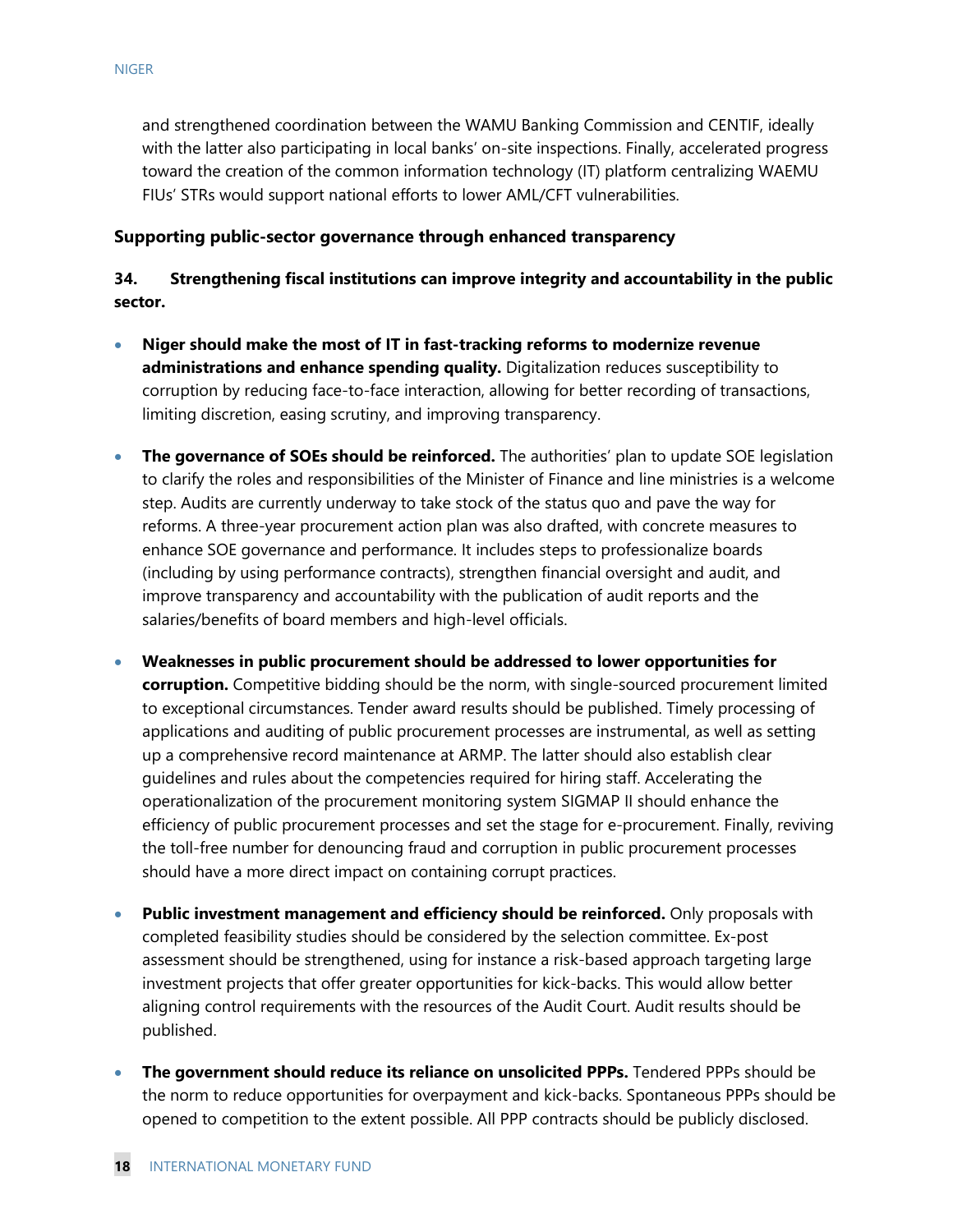#### **35. Several measures could also be implemented to enhance fiscal transparency, especially for extractive industries:**

- **Niger should re-join EITI and follow the initiative's recommendations.** EITI requires member countries to disclose information on tax payments, licenses, contracts, and production, thereby informing the general public and enhancing trust. Recommendations include for instance the timely public disclosure of extractives licenses and contracts, and of payments to government entities by extractive companies. The authorities are also required to maintain and make publicly available a license register providing details on the license holder, the dates of application, award and expiry, and commodities covered. For enhanced transparency and civil society scrutiny, they could also consider building a live database of conventions related to the exploration and exploitation of natural resources to avoid the need to track contracts across various issues of the government gazette.
- **The Audit Court should ensure the timely publication of its audits of government extractive revenues collection.**
- **More generally, fiscal transparency should be stepped up to support effective PFM and reduce scope for misappropriation of public funds.** Requirements for public disclosure of information should be set by law and enforced. These range from the publication of key government documents such as draft and approved budgets, budget outturns and audits, and citizen budgets on the Ministry of Finance's website, to the timely disclosure of conventions for PPPs. Online publication requirements should also apply to the financial statements and audits of SOEs, as well as statistics on tender awards and the oversight of public procurement processes. Ex-post assessments of large investment projects should also be disclosed, and the government gazette should be made available online free of charge.

#### **Modernizing revenue administrations and getting the incentives right**

**36. Shifting from systematic physical controls at customs to risk-based checks would reduce opportunities for corruption.** The authorities should develop and strengthen both internal and ex-post controls to incentivize reporting and transparency. Post-clearance audits would not only reduce delays at the border, but also help detect poor practices, such as inadequate implementation of transactional value for imports leading to poor screening of high-risk declarations. In the same vein, authorities can consider introducing the status of authorized economic operators which would allow low-risk operators to benefit from expedited clearance, hence simplifying customs procedures for the private sector.

**37. While renewing revenue administrations' performance plans should help with revenue mobilization efforts, introducing performance-based pay for customs inspectors may yield higher gains.** Niger could benefit from the experience of Madagascar, which successfully introduced performance contracts for customs inspectors.<sup>[14](#page-19-0)</sup> They were carefully designed in

<span id="page-19-0"></span><sup>&</sup>lt;sup>14</sup> Performance contracts were also successful in Cameroon.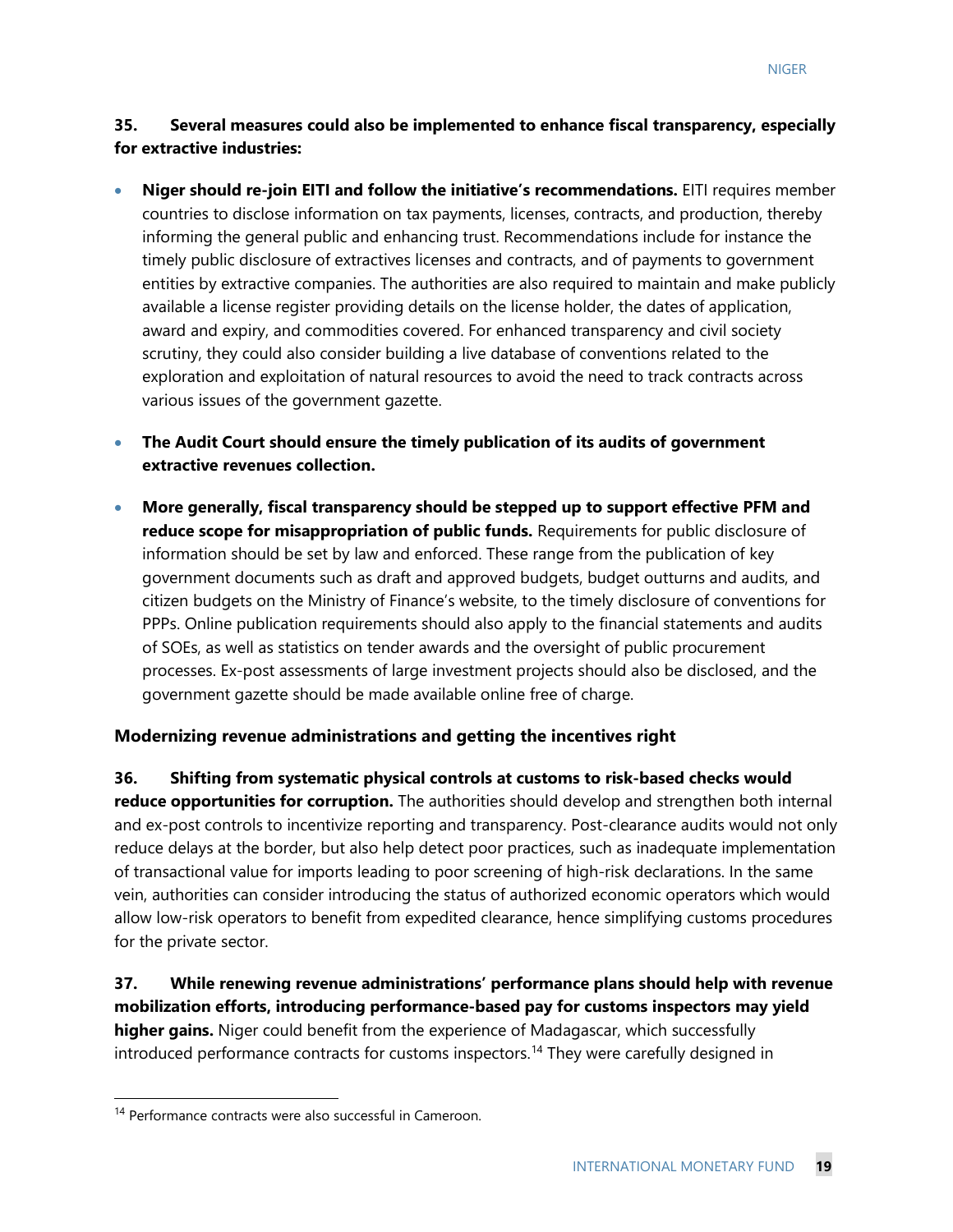consultation with the inspectors and the private sector, and with seven objective indicators covering the speed of clearance, the efficiency of customs control, and targets for revenues and fraud detection. They reward good performance with bonuses, training opportunities, and accelerated career progression, but sanction poor performance by reassigning inspectors to less desirable positions. Performance contracts in Madagascar resulted in improved tax collection and fraud recording, as well as reduced customs clearance times and physical inspections. More importantly, they highlighted (and helped sanction) poor practices at customs, including collusion between brokers and inspectors, manipulation of the IT system, underestimation of the transactional value and poor control of risky declarations. Niger could similarly review the HR management in the customs department to address misaligned incentives and curb corruption. Since data for monitoring inspectors are taken from ASYCUDA World, the reform is relatively easy to implement. Incidentally, performance contracts would also help make recruitments more transparent and address the high rate of turnover in the customs department.

#### **Securing the participation of stakeholders**

**38. A successful anti-corruption framework hinges on strong political commitment and involves various stakeholders.** Timely access to information, such as court decisions and reports by anti-corruption institutions empowers the civil society, including the media, to keep track of publicsector activities and expose corrupt practices. While enhanced integrity in the public sector bodes well for the operations of private actors, the latter should also be sensitized and deterred from facilitating corruption by offering bribes to government officials. Regional entities should also be on board. Finally, donors play a key role in accompanying Niger's anti-corruption efforts through the provision of capacity building and financial assistance.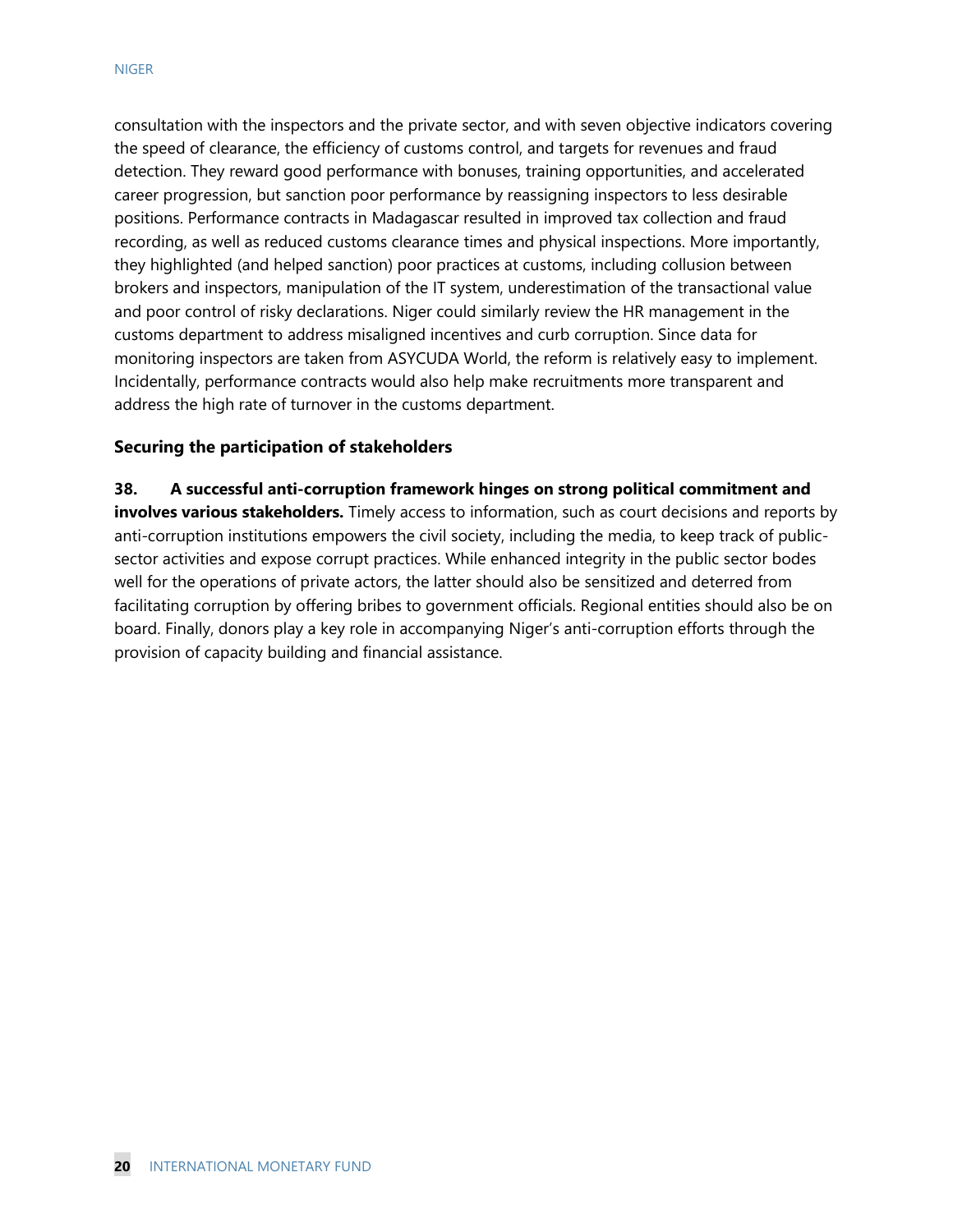| <b>Annex Table 1. Effect of Bribery on Firm Performance: Regression Results</b>                                                                           |              |                      |                        |  |  |
|-----------------------------------------------------------------------------------------------------------------------------------------------------------|--------------|----------------------|------------------------|--|--|
|                                                                                                                                                           | Sales growth | Employment<br>growth | Productivity<br>growth |  |  |
|                                                                                                                                                           | (1)          | (2)                  | (3)                    |  |  |
| <b>Bribery</b>                                                                                                                                            | $-0.086**$   | 0.006                | $-0.120**$             |  |  |
|                                                                                                                                                           | (0.036)      | (0.038)              | (0.050)                |  |  |
| Young                                                                                                                                                     | $0.239**$    | $0.613***$           | $0.225*$               |  |  |
|                                                                                                                                                           | (0.077)      | (0.042)              | (0.111)                |  |  |
| Mature                                                                                                                                                    | 0.008        | 0.024                | $-0.016$               |  |  |
|                                                                                                                                                           | (0.067)      | (0.026)              | (0.064)                |  |  |
| Micro & Small                                                                                                                                             | $-0.019$     | $-0.010$             | $-0.007$               |  |  |
|                                                                                                                                                           | (0.135)      | (0.065)              | (0.112)                |  |  |
| Medium                                                                                                                                                    | $-0.019$     | $-0.058$             | $-0.027$               |  |  |
|                                                                                                                                                           | (0.129)      | (0.067)              | (0.116)                |  |  |
| Foreign-owned                                                                                                                                             | 0.071        | $-0.075**$           | $0.190*$               |  |  |
|                                                                                                                                                           | (0.070)      | (0.033)              | (0.089)                |  |  |
| <b>Exporter status</b>                                                                                                                                    | $-0.064$     | $-0.032$             | $-0.042$               |  |  |
|                                                                                                                                                           | (0.058)      | (0.037)              | (0.126)                |  |  |
| Constant                                                                                                                                                  | $-0.011$     | $0.318***$           | $-0.578***$            |  |  |
|                                                                                                                                                           | (0.144)      | (0.044)              | (0.116)                |  |  |
| Observations                                                                                                                                              | 161          | 192                  | 127                    |  |  |
| R-squared                                                                                                                                                 | 0.242        | 0.574                | 0.190                  |  |  |
| <b>Sector-Year Fixed Effects</b><br>Notes: Standard errors slustered by sector: $***$ p $(0.01, ** \times 0.05, * \times 0.1)$ Priber is a dummu variable | Yes          | Yes                  | Yes                    |  |  |

# **Annex I. Effect of Bribery on Firm Performance**

Г

Notes: Standard errors clustered by sector; \*\*\* p<0.01, \*\* p<0.05, \* p<0.1. Bribery is a dummy variable taking one if the firm reported at least one bribe payment request across public transactions dealing with utilities access, permits, licenses, taxes and trade.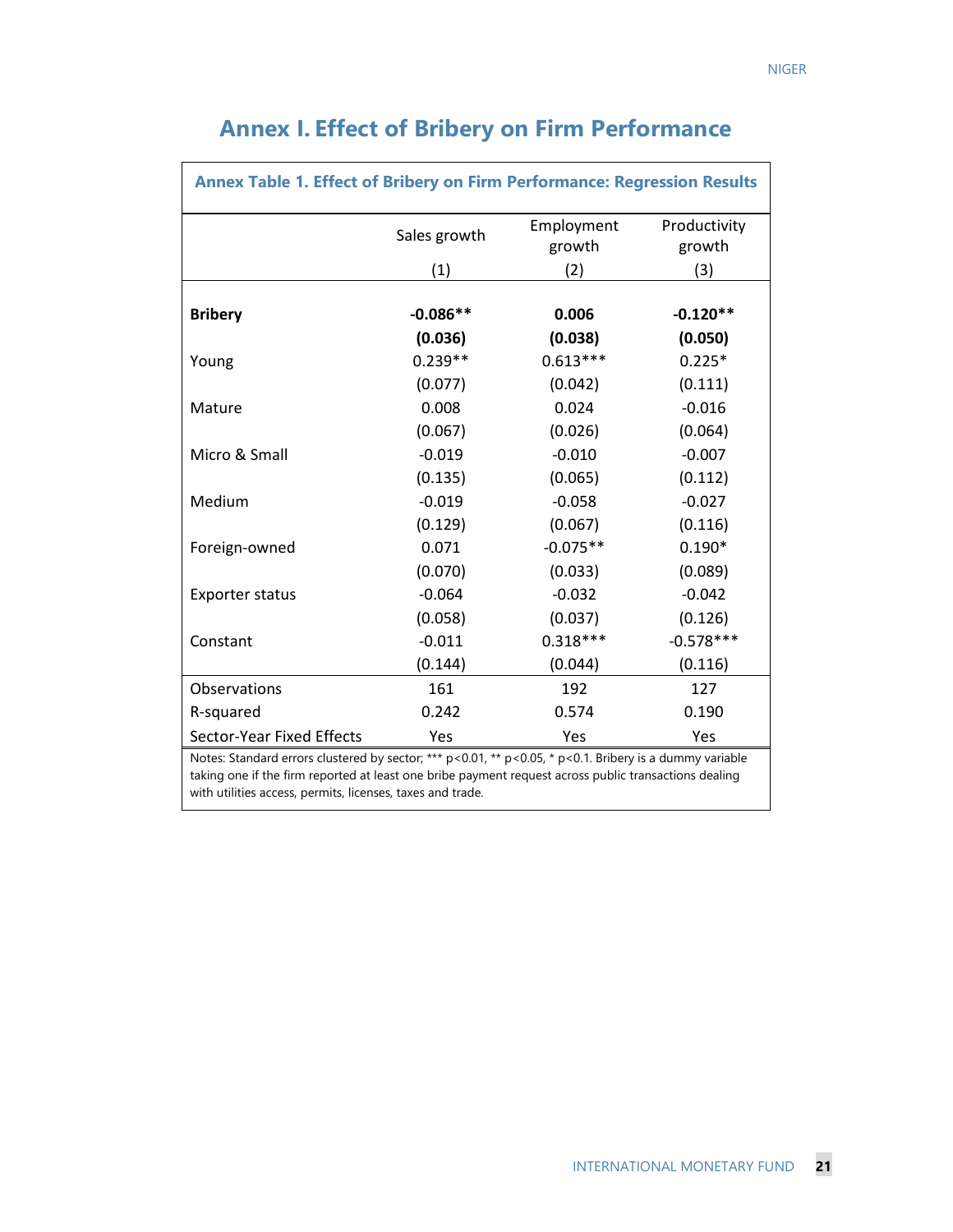|                                       | Sales growth  |               | Employment growth |               | Productivity growth   |               |
|---------------------------------------|---------------|---------------|-------------------|---------------|-----------------------|---------------|
|                                       | (1)           | (2)           | (3)               | (4)           | (5)                   | (6)           |
| <b>Panel A: Parametric</b>            |               |               |                   |               |                       |               |
| Frontier dummy                        | $-0.154*$     | $-0.160**$    | $-0.036$          | $-0.082$      | $-0.169***$           | $-0.190***$   |
|                                       | (0.081)       | (0.067)       | (0.097)           | (0.066)       | (0.050)               | (0.039)       |
| Observations                          | 148           | 133           | 174               | 157           | 118                   | 104           |
| R-squared                             | 0.069         | 0.151         | 0.012             | 0.489         | 0.080                 | 0.238         |
| Controls                              | No            | Yes           | No                | Yes           | No                    | Yes           |
| <b>Panel B: Non-Parametric</b>        |               |               |                   |               |                       |               |
| Bias-corrected                        | $-0.093**$    | $-0.088*$     | $-0.085***$       | $-0.083***$   | $-0.077$ <sup>+</sup> | $-0.074$ t    |
|                                       | (0.047)       | (0.046)       | (0.030)           | (0.030)       | (0.049)               | (0.047)       |
| Robust                                | $-0.093**$    | $-0.088*$     | $-0.085***$       | $-0.083***$   | $-0.077$ †            | $-0.074$ t    |
|                                       | (0.051)       | (0.049)       | (0.030)           | (0.030)       | (0.049)               | (0.048)       |
| Main/bias bandwidth                   | 4.450 / 5.578 | 3.804 / 5.578 | 4.441 / 7.170     | 3.805 / 7.170 | 2.464 / 4.246         | 2.111 / 4.246 |
| ρ                                     | 0.798         | 0.682         | 0.619             | 0.531         | 0.580                 | 0.497         |
| # clusters left/right of cutoff       | 10/11         | 10/11         | 10/11             | 10/11         | 9/11                  | 9/11          |
| # obs. left/right of cutoff           | 97/51         | 97/51         | 113/61            | 113/61        | 76 / 42               | 76/42         |
| # effective obs. left/right of cutoff | 59/26         | 59/25         | 75/37             | 75/36         | 46/19                 | 46/17         |
| Observations                          | 148           | 148           | 174               | 174           | 118                   | 118           |

#### **Annex Table 2. Effect of Bribery on Firm Performance: Results from Regression Discontinuity Design**

Notes: Standard errors clustered by sector; \*\*\* p<0.01, \*\* p<0.05, \* p<0.10, + p<0.13. Average bribe payment measured at the sector-year level. Frontier dummy takes one if firm's share of total annual sales paid as informal payment is above the sector-year average. Parametric: all regressions include first and second order terms of distance to average bribe payment and its interaction with the frontier dummy. Non-parametric: odd columns present results with the MSE optimal bandwidth, even columns those with the readjusted MSEoptimal bandwidth (CER-optimal bandwidth).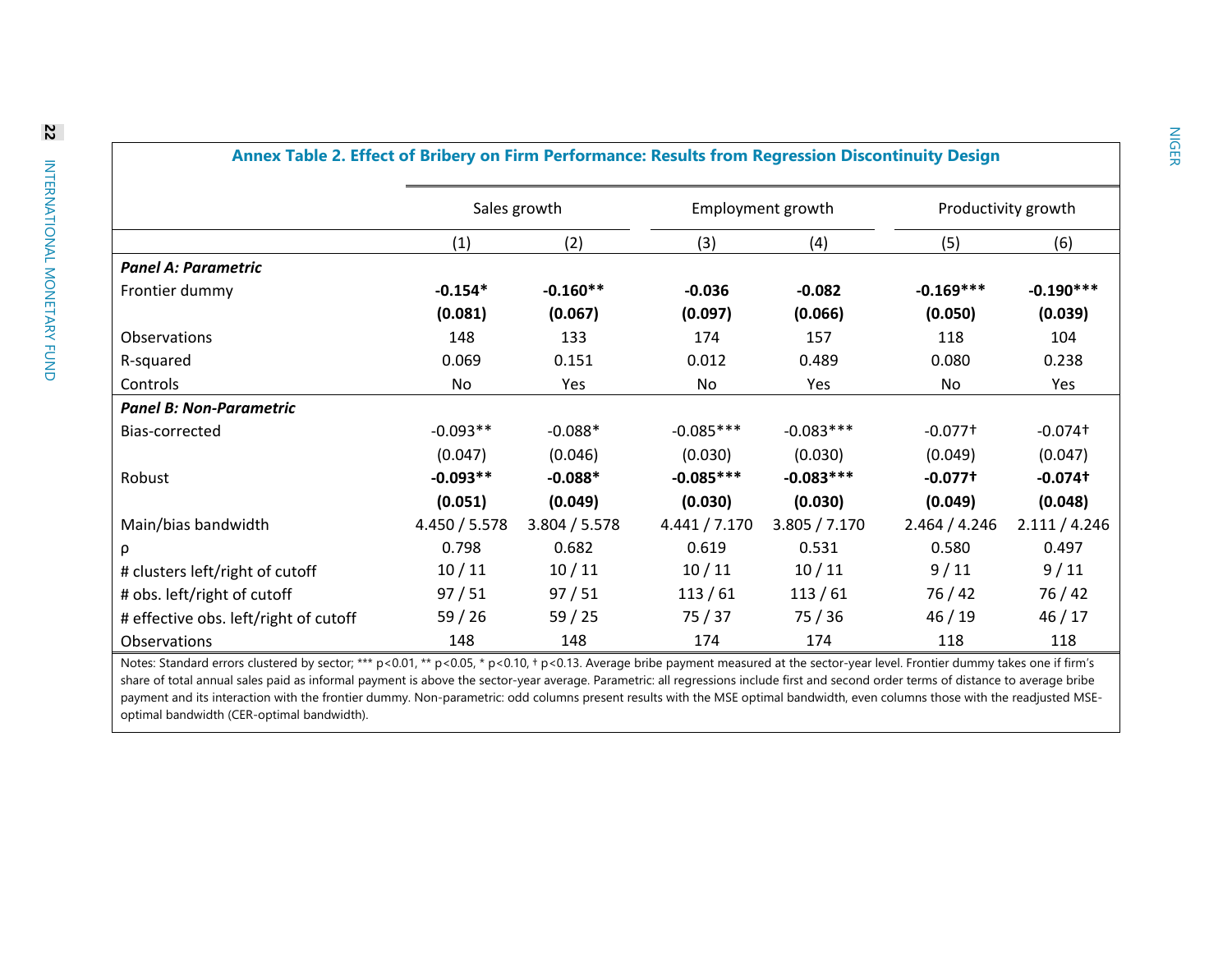# **References**

- Aterido, R., M. Hallward-Driemeier, and C. Pages (2011). "Big Constraints to Small Firms' Growth? Business Environment and Employment Growth across Firms", *Economic Development and Cultural Change* 59 (3): 609–48.
- Badet, G., L. Damiba, S.B. Engueléguélé, E. Gaima, C.K. Iwuamadi, S. Ndiaye and S. Williams (2016). Effectiveness of Anti-Corruption Agencies in West Africa – Benin, Liberia, Niger, Nigeria, Senegal and Sierra Leone: A Review by Open Society Initiative for West Africa, Open Society Foundations.
- Banque mondiale (2018). Gouvernance des entreprises publiques et des agences publiques en République du Niger, Practice Globale Gouvernance, Juin 2018.
- CENTIF Rapports annuels 2016, 2017 et 2018.
- Chêne, M. (2017). Niger: Overview of Corruption and Anti-Corruption, No. 2, January, Transparency International, U4 Anti-Corruption Resource Center.
- Djankov, S., C. Freund, and S. C. Pham (2010). "Trading on Time", Review of Economics and Statistics, 92 (1): 166–73.
- Fisman, R., and J. Svensson (2007). Are Corruption and Taxation Really Harmful to Growth? Firm Level Evidence, Journal of Development Economics 83 (1): 63–75.
- FMI (2019). Niger Evaluation de la gestion des investissements publics (PIMA), rapport technique (version provisoire), Mars 2019.
- Freund, C., M. Hallward-Driemeier and B, Rijkers (2015). Deals and Delays: Firm-Level Evidence on Corruption and Policy Implementation Times, The World Bank Economic Review, pp. 1-29.
- GIABA (2018). Secretariat's Analysis, Tenth Follow-up Report of Niger, GIABA's 30th Technical Commission/Plenary Meeting, November 11-16, 2018.
- IMF (2016). Corruption: Costs and Mitigating Strategies, IMF Staff Discussion Note, May 2016, SDN/16/05.
- IMF (1997). The Role of the Fund in Governance Issues Guidance Note, Washington DC.
- IMF (2017). Madagascar, Selected Issues Governance and Corruption, July 2017, IMF Country Report No 17/224.
- IMF (2018). Nigeria, Selected Issues Strengthening Transparency and Governance in Nigeria, February 2018, IMF Country Report No 18/64.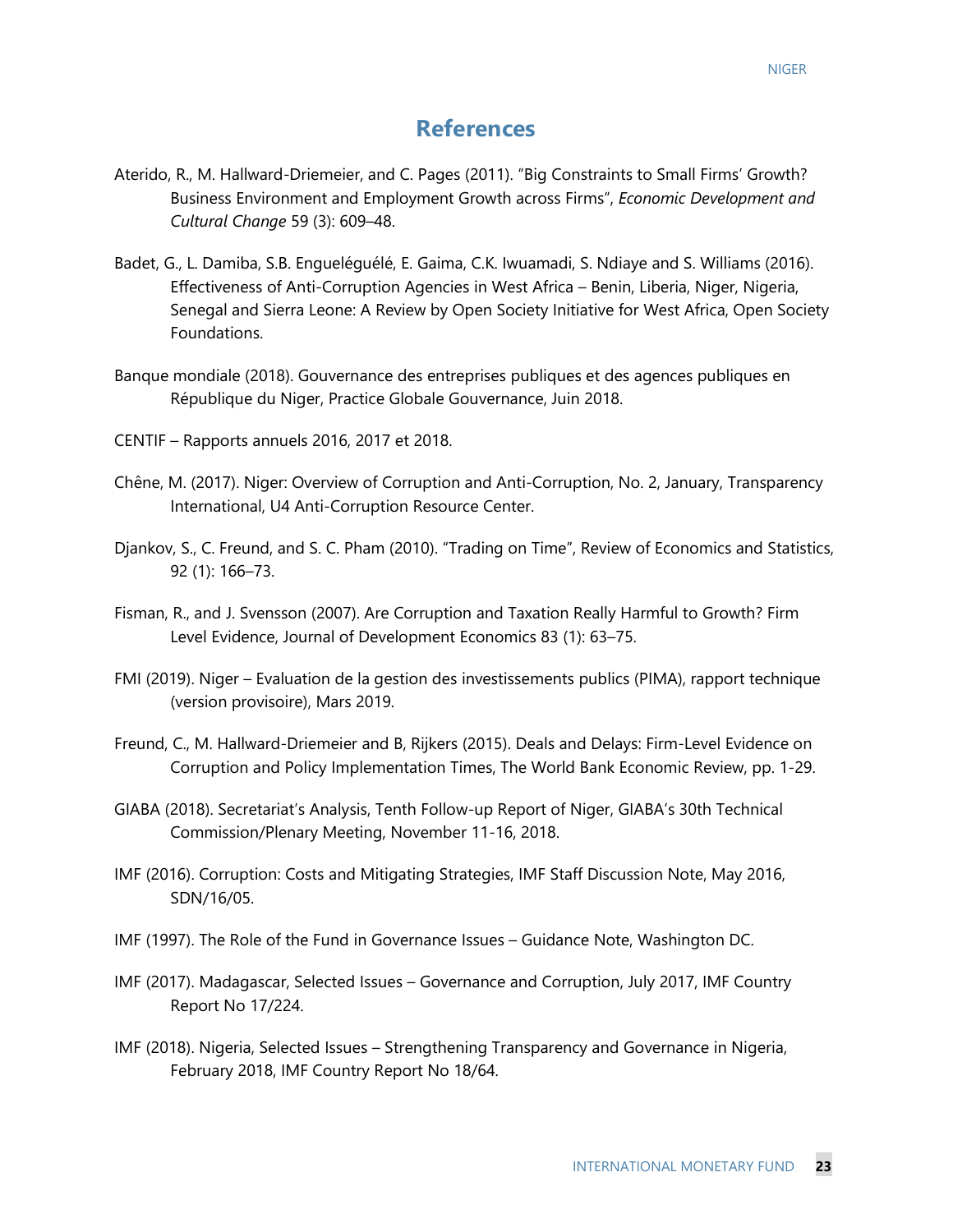- IMF (2018). Review of 1997 Guidance Note on Governance A Proposed Framework for Enhanced Fund Engagement, April 2018, IMF Policy Paper.
- IMF (2018). Angola, Selected Issues Governance and Economic Performance in Angola, June 2018, IMF Country Report No 18/57.
- IMF (2018). Second Review under the Extended Credit Facility Arrangement, and Request for Modification of a Performance Criterion, Niger, June 2018, IMF Country Report No. 18/166.
- IMF (2018). Third Review under the Extended Credit Facility Arrangement, Request for Waiver for Nonobservance of Performance Criterion, and Request for Augmentation of Access, Niger, December 2018, IMF Country Report No. 18/372.
- IMF (2019). Central African Economic and Monetary Community, Selected Issues A Regional Approach to Enhancing Governance and Reducing the Potential for Corruption, January 2019, IMF Country Report No 19/2.
- IMF (2019). Curbing Corruption, Fiscal Monitor, Chapter 2, April 2019.
- IMF (2019). West African Economic and Monetary Union, Selected Issues The WAEMU Surveillance Framework: Reforms to Foster Public Debt Sustainability, March 2019, IMF Country Report No 19/91.
- Kaufmann, D., and S. J. Wei. (1999). "Does 'Grease Money' Speed up the Wheels of Commerce?" NBER, Working Paper 7093, National Bureau of Economic Research, Inc., Cambridge, MA.
- Knack, S., N. Biletska and K. Kacker (2019). Deterring Kickbacks and Encouraging Entry in Public Procurement Markets: Evidence from Firm Surveys in 90 Developing Countries, The World Bank Economic Review, 1-23.
- Laajaj, R., M. Eslava and T. Kinda (2018). "The Costs of Bureaucracy and Corruption at Customs: Evidence from the Computerization of Imports in Columbia", Working paper.
- Ministère des Finances et Commission UEMOA (2018). Mission d'évaluation technique de la transposition et de la mise en œuvre des directives des finances publiques, Aide-mémoire, Niamey, les 12 et 13 juillet 2018.
- Niger Arrêté n°56 MJ/GS/PPG du 12 août 2011 portant création d'un Bureau Informations-Réclamations, Lutte contre la Corruption et le Trafic d'Influence (BIRLCTI).
- Niger Constitution de la 7ème République, 2010.
- Niger Décret n°2018-007/PRN du 5 janvier 2018 portant adoption du document de Stratégie Nationale de lutte contre la Corruption et son Plan d'Actions.